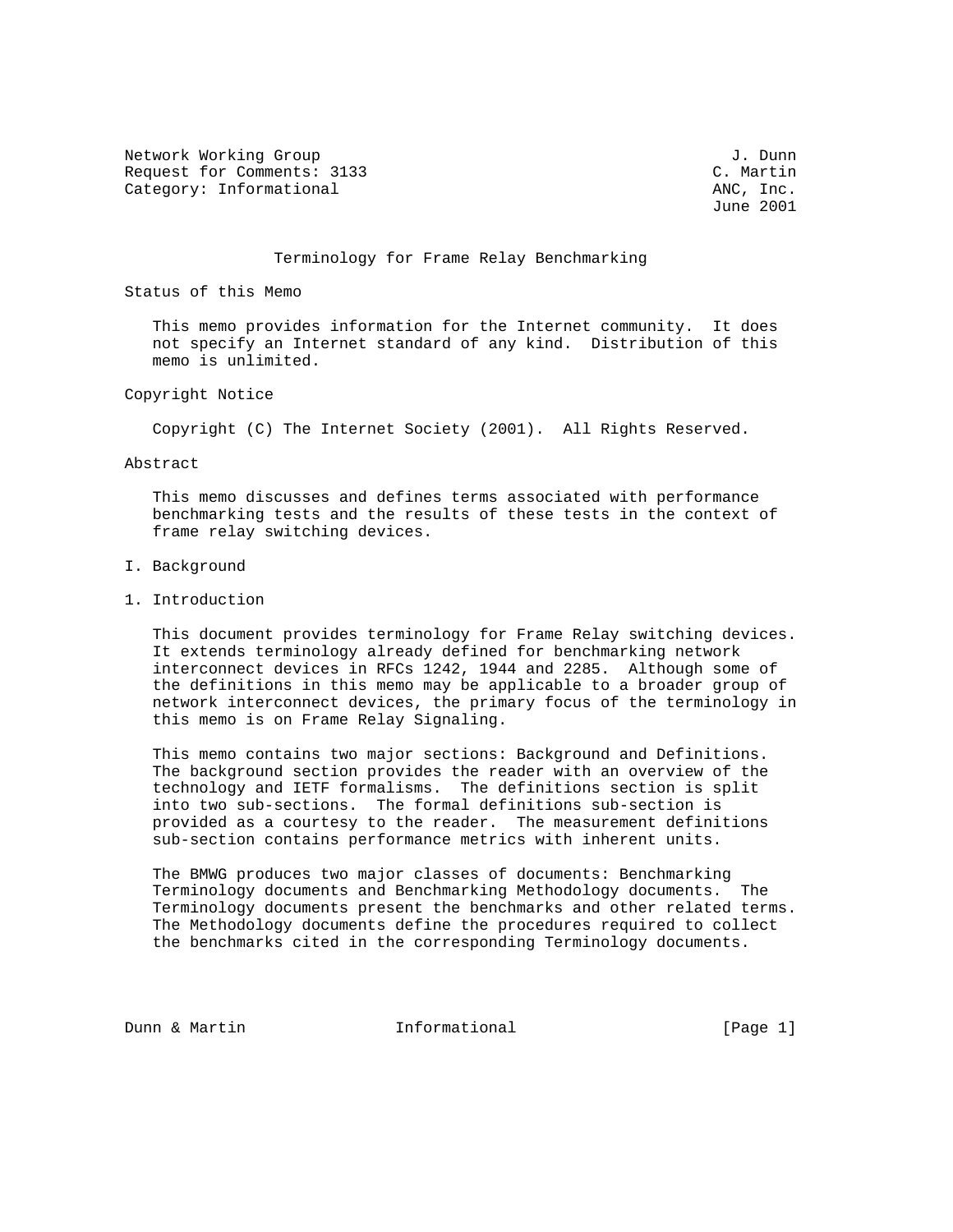For the purposes of computing several of the metrics, certain textual conventions are required. Specifically:

1) The notation sum  $\{i=1 \text{ to } N\}$  A\_i denotes: the summation of N instances of the observable A. For example, the set of observations  $\{1,2,3,4,5\}$  would yield the result 15.

2) The notation max  $\{I=1 \text{ to } N\}$  A\_i and min  $\{I=1 \text{ to } N\}$  A\_i denotes: the maximum or minimum of the observable A over N instances. For example, given the set of observations  $\{1,2,3,4,5\}$ , max  $\{i=1 \text{ to } 5\}$  = 5 and min  $\{I=1 \text{ to } 5\} = 1$ .

 The terms defined in this memo will be used in addition to terms defined in RFCs 1242, 1944 and 2285. This memo is a product of the Benchmarking Methodology Working Group (BMWG) of the Internet Engineering Task Force(IETF).

# 2. Existing Definitions

 RFC 1242, "Benchmarking Terminology for Network Interconnect Devices", should be consulted before attempting to make use of this document. RFC 1944, "Benchmarking Methodology for Network Interconnect Devices", contains discussions of a number of terms relevant to the benchmarking of switching devices and should also be consulted. RFC 2285, "Benchmarking Terminology for LAN Switching Devices", contains a number of terms pertaining to traffic distributions and datagram interarrival. For the sake of clarity and continuity this RFC adopts the template for definitions set out in Section 2 of RFC 1242.

#### II. Definitions

 The definitions presented in this section have been divided into two groups. The first group is formal definitions, which are required in the definitions of the performance metrics but are not themselves strictly metrics. These definitions are subsumed from other work done in other working groups both inside and outside the IETF. They are provided as a courtesy to the reader.

Dunn & Martin **Informational Informational** [Page 2]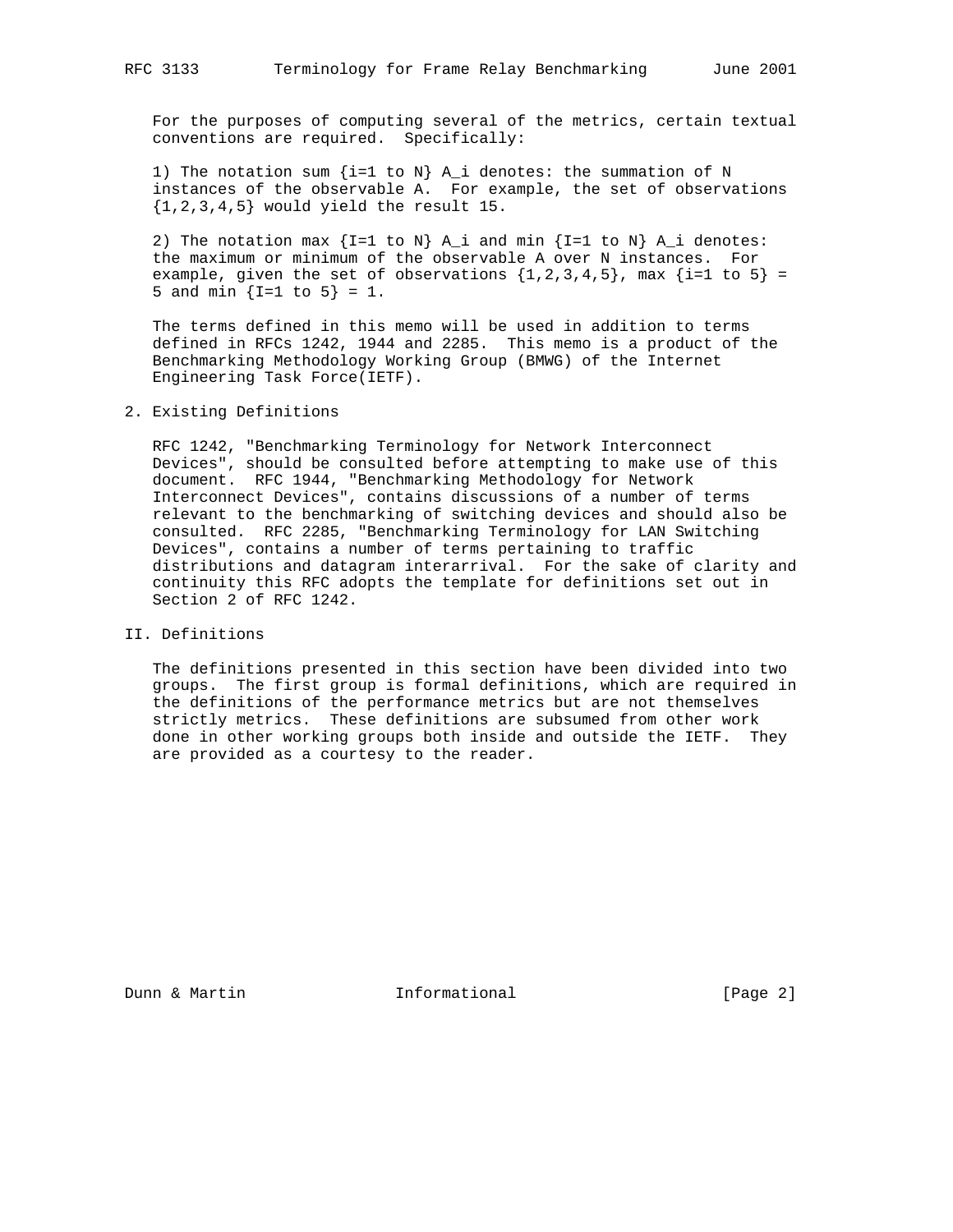- 1. Formal Definitions
- 1.1. Definition Format (from RFC1242)

Term to be defined.

Definition: The specific definition for the term.

 Discussion: A brief discussion of the term, its application and any restrictions on measurement procedures.

 Specification: The working group and document in which the term is specified. Listed in the references.

1.2. Frame Relay Related Definitions

1.2.1. Access Channel

 Definition: Access channel refers to the user access channel across which frame relay data travels. Within a given DS-3, T1 or E1 physical line, a channel can be one of the following, depending of how the line is configured. Possible line configurations are:

 A. Unchannelized: The entire DS-3/T1/E1 line is considered a channel, where:

 The DS-3 line operates at speeds of 45 Mbps and is a single channel. The T1 line operates at speeds of 1.536 Mbps and is a single channel consisting of 24 T1 time slots. The E1 line operates at speeds of 1.984 Mbps and is a single channel consisting of 30 DS0 time slots.

 B. Channelized: The channel is any one of N time slots within a given line, where:

 The T1 line consists of any one or more channels. Each channel is any one of 24 time slots. The T1 line operates at speeds in multiples of 56/64 Kbps to 1.536 Mbps, with aggregate speed not exceeding 1.536 Mbps. The E1 line consists of one or more channels. Each channel is any one of 31 time slots. The E1 line operates at speeds in multiples of 64 Kbps to 1.984 Mbps, with aggregate speed not exceeding 1.984 Mbps.

 C. Fractional: The T1/E1 channel is one of the following groupings of consecutively or non-consecutively assigned time slots:

 N DS0 time slots (NX56/64Kbps where N = 1 to 24 DS0 time slots per FT1 channel).

Dunn & Martin **Informational** [Page 3]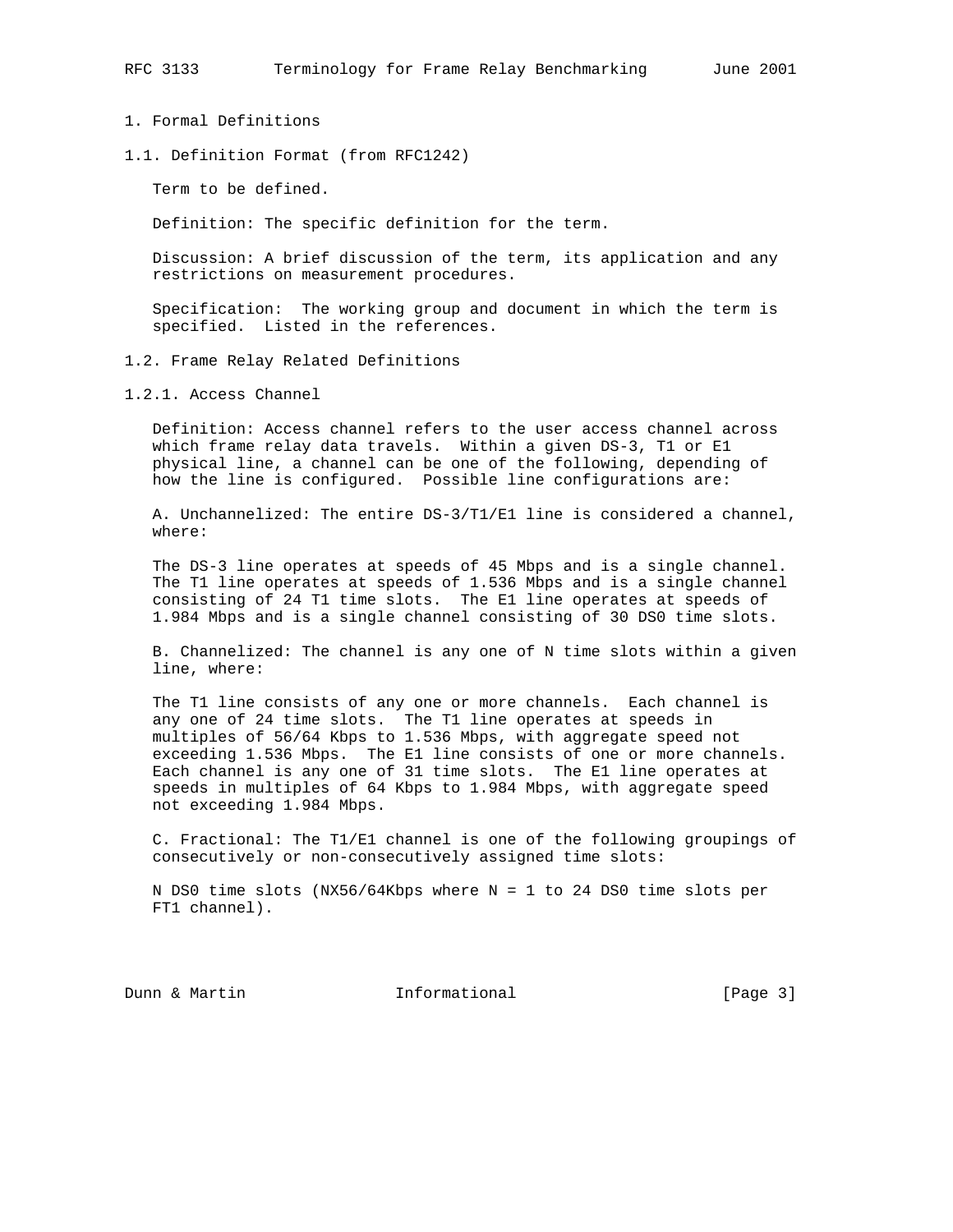N E1 time slots (NX64Kbps, where N = 1 to 30 DS0 time slots per E1 channel).

 Discussion: Access channels specify the physical layer interface speed of a DTE or DCE. In the case of a DTE, this may not correspond to either the CIR or EIR. Specifically, based on the service level agreement in place, the user may not be able to access the entire bandwidth of the access channel.

Specification: FRF

1.2.2. Access Rate (AR)

 Definition: The data rate of the user access channel. The speed of the access channel determines how rapidly (maximum rate) the end user can inject data into a frame relay network.

Discussion: See Access Channel.

Specification: FRF

1.2.3. Backward Explicit Congestion Notification (BECN)

 Definition: BECN is a bit in the frame relay header. The bit is set by a congested network node in any frame that is traveling in the reverse direction of the congestion.

 Discussion: When a DTE receives frames with the BECN bit asserted, it should begin congestion avoidance procedures. Since the BECN frames are traveling in the opposite direction as the congested traffic, the DTE will be the sender. The frame relay layer may communicate the possibility of congestion to higher layers, which have inherent congestion avoidance procedures, such as TCP. See Frame Relay Frame.

Specification: FRF

1.2.4. Burst Excess(Be)

 Definition: The maximum amount of uncommitted data (in bits) in excess of Committed Burst Size (Bc) that a frame relay network can attempt to deliver during a Committed Rate Measurement Interval (Tc). This data (Be) generally is delivered with a lower probability than Bc. The network treats Be data as discard eligible.

 Discussion: See also Committed burst Size (Bc), Committed Rate Measurement Interval (Tc) and Discard Eligible (De).

Specification: FRF

Dunn & Martin **Informational** [Page 4]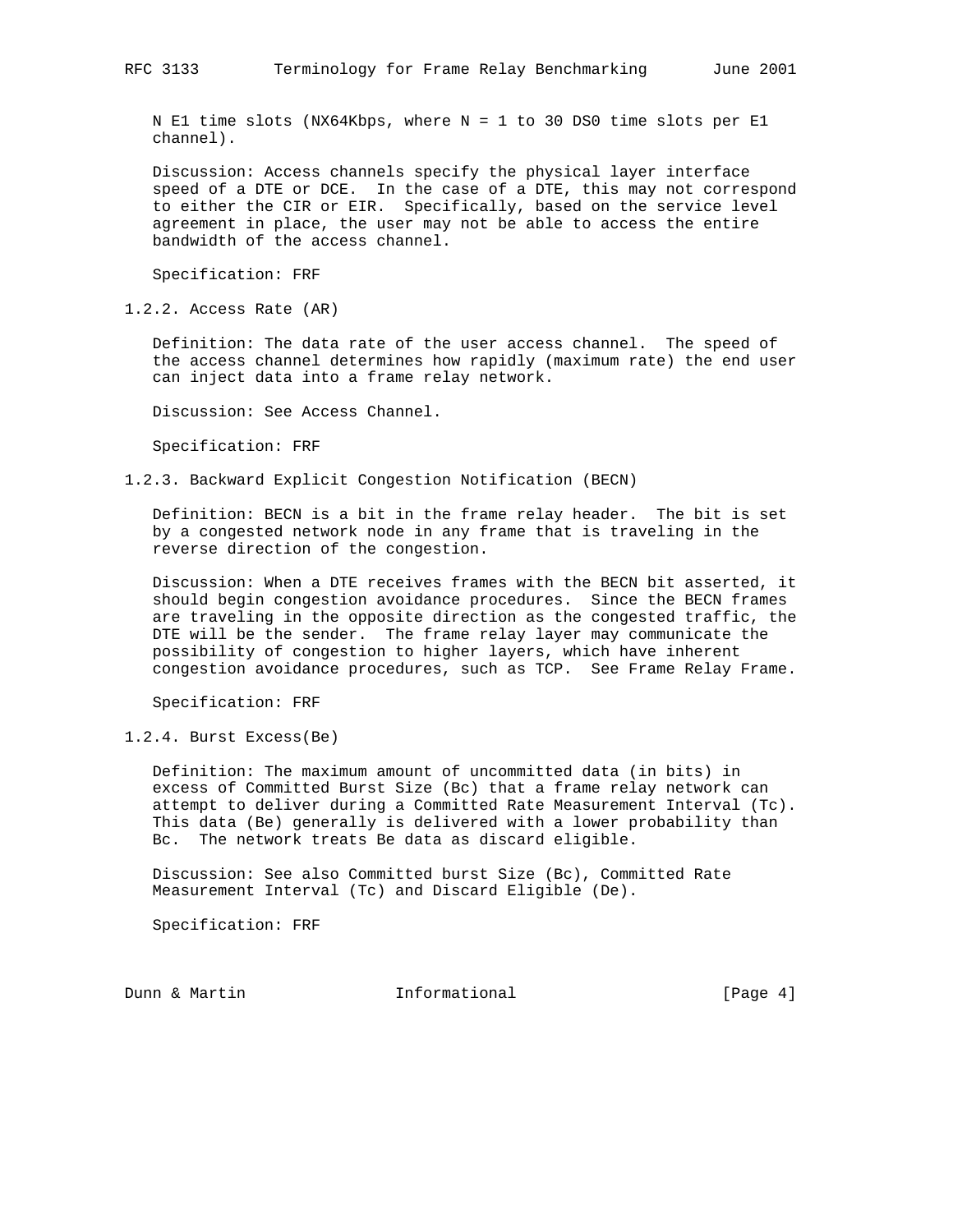1.2.5. Committed Burst Size (Bc)

 Definition: The maximum amount of data (in bits) that the network agrees to transfer, under normal conditions, during a time interval Tc.

 Discussion: See also Excess Burst Size (Be) and Committed Rate Measurement Interval (Tc).

Specification: FRF

1.2.6. Committed Information Rate (CIR)

 Definition: CIR is the transport speed the frame relay network will maintain between service locations when data is presented.

 Discussion: CIR specifies the guaranteed data rate between two frame relay terminal connected by a frame relay network. Data presented to the network in excess of this data rate and below the Excess Information Rate (EIR) will be marked as Discard Eligible and may be dropped.

Specification: FRF

1.2.7. Committed Rate Measurement Interval (Tc)

 Definition: The time interval during which the user can send only Bc-committed amount of data and Be excess amount of data. In general, the duration of Tc is proportional to the "burstiness" of the traffic. Tc is computed (from the subscription parameters of CIR and Bc) as Tc = Bc/CIR. Tc is not a periodic time interval. Instead, it is used only to measure incoming data, during which it acts like a sliding window. Incoming data triggers the Tc interval, which continues until it completes its computed duration.

 Discussion: See also Committed Information Rate (CIR) and committed Burst Size (Bc).

Specification: FRF

1.2.8. Cyclic Redundancy Check (CRC)

 Definition: A computational means to ensure the accuracy of frames transmitted between devices in a frame relay network. The mathematical function is computed, before the frame is transmitted,

Dunn & Martin **Informational Informational** [Page 5]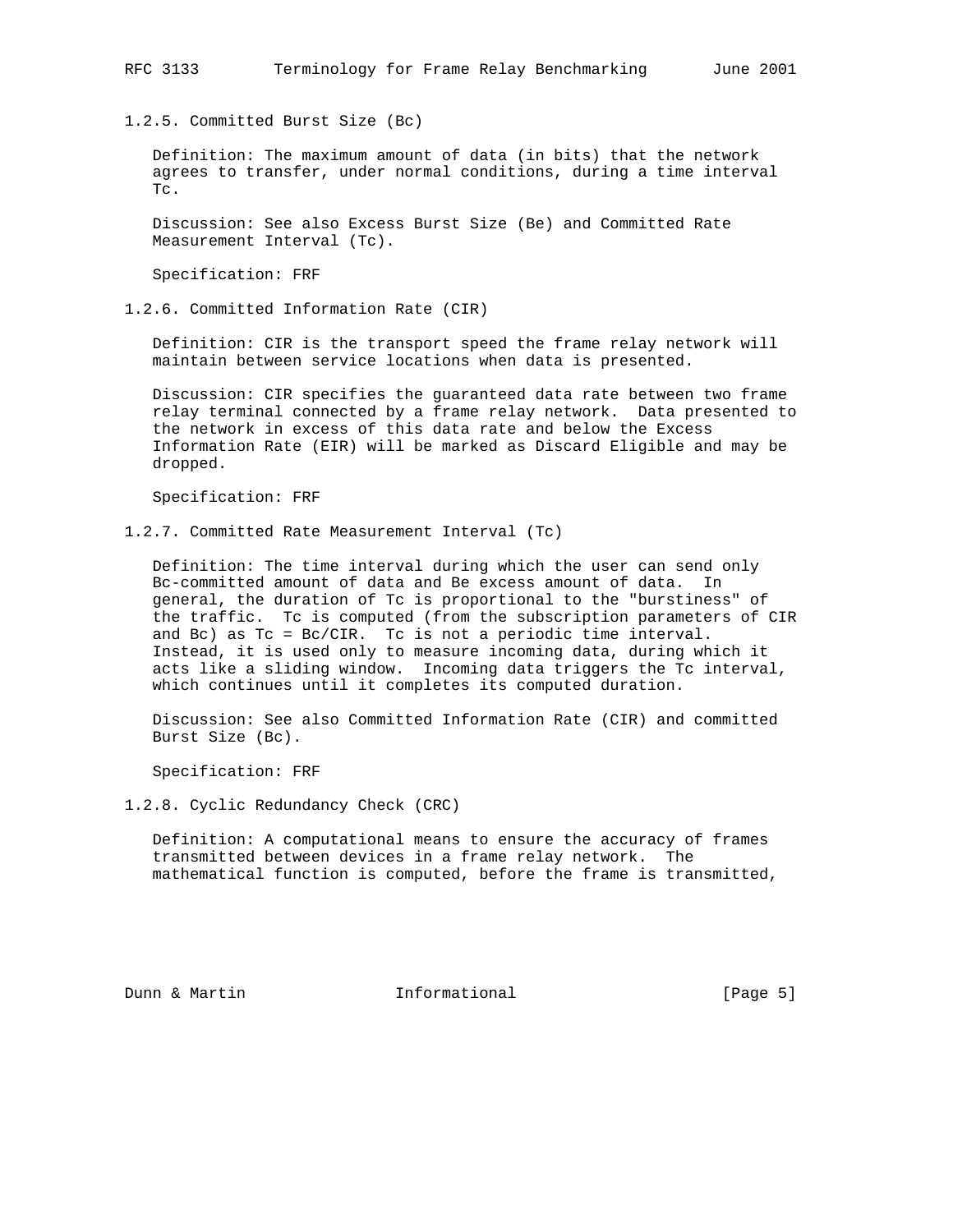at the originating device. Its numerical value is computed based on the content of the frame. This value is compared with a recomputed value of the function at the destination device. See also Frame Check Sequence (FCS).

 Discussion: CRC is not a measurement, but it is possible to measure the amount of time to perform a CRC on a string of bits. This measurement will not be addressed in this document.

Specification: FRF

1.2.9. Data Communications Equipment (DCE)

 Definition: Term defined by both frame relay and X.25 committees, that applies to switching equipment and is distinguished from the devices that attach to the network (DTE).

Discussion: Also see DTE.

Specification: FRF

1.2.10. Data Link Connection Identifier (DLCI)

 Definition: A unique number assigned to a PVC end point in a frame relay network. Identifies a particular PVC endpoint within a user's access channel in a frame relay network and has local significance only to that channel.

Discussion: None.

Specification: FRF

1.2.11. Data Terminal Equipment (DTE)

 Definition: Any network equipment terminating a network connection and is attached to the network. This is distinguished from Data Communications Equipment (DCE), which provides switching and connectivity within the network.

Discussion: See also DCE.

Specification: FRF

Dunn & Martin **Informational Informational** [Page 6]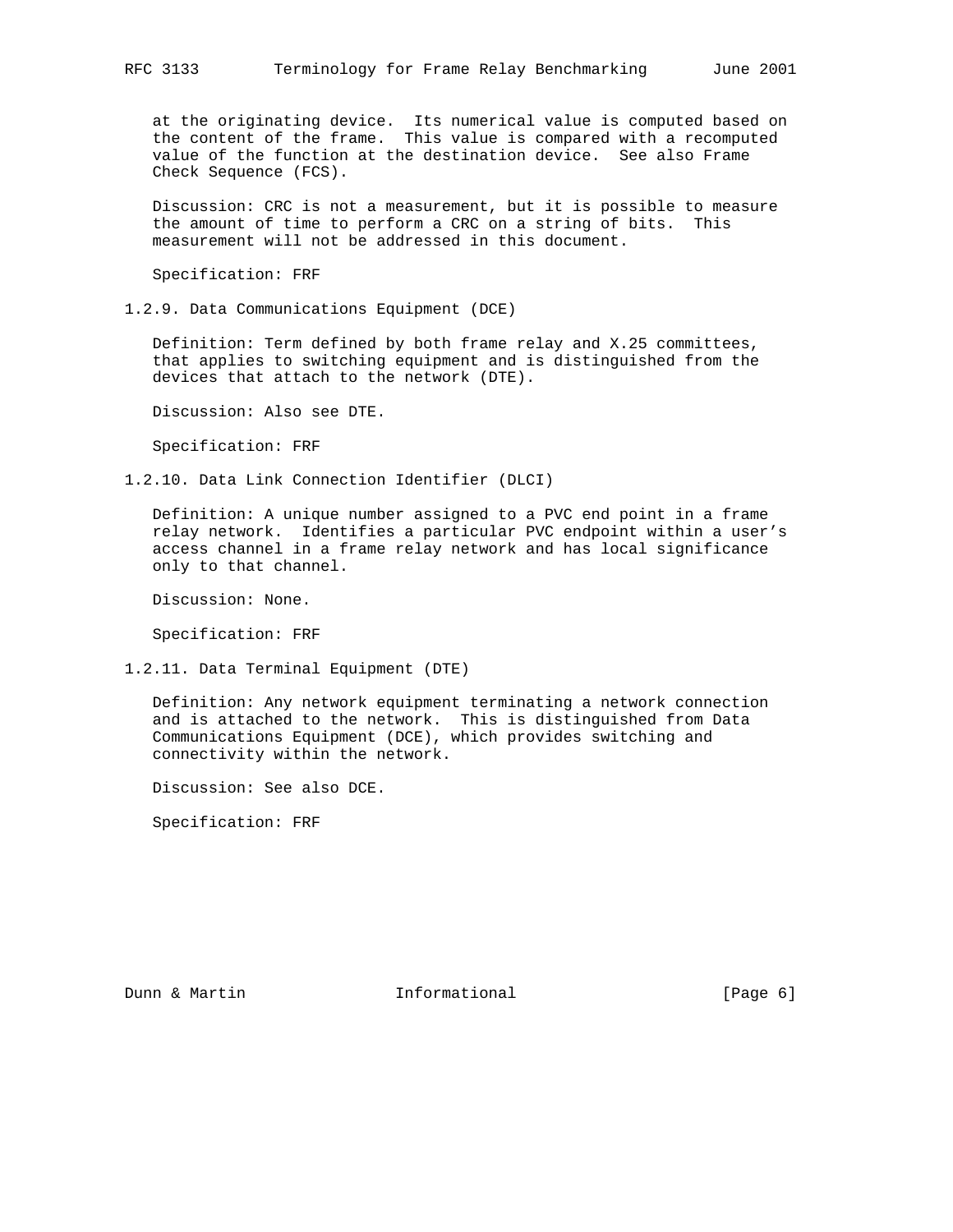1.2.12. Discard Eligible (DE)

 Definition: This is a bit in the frame relay header that provides a two level priority indicator, used to bias discard frames in the event of congestion toward lower priority frames. Similar to the CLP bit in ATM.

Discussion: See Frame Relay Frame.

Specification: FRF

1.2.13. Discardable frames

 Definition: Frames identified as being eligible to be dropped in the event of congestion.

 Discussion: The discard eligible field in the frame relay header is the correct -- and by far the most common -- means of indicating which frames may be dropped in the event of congestion. However, DE is not the only means of identifying which frames may be dropped. There are at least three other cases that apply.

 In the first case, network devices may prioritize frame relay traffic by non-DE means. For example, many service providers prioritize traffic on a per-PVC basis. In this instance, any traffic from a given DLCI (data link channel identifier) may be dropped during congestion, regardless of whether DE is set.

 In the second case, some implementations use upper-layer criteria, such as IP addresses or TCP or UDP port numbers, to prioritize traffic within a single PVC. In this instance, the network device may evaluate discard eligibility based on upper-layer criteria rather than the presence or absence of a DE bit.

 In the third case, the frame is discarded because of an error in the frame. Specifically, frames that are too long or too short, frames that are not a multiple of 8 bits in length, frames with an invalid or unrecognized DLCI, frames with an abort sequence, frames with improper flag delimitation, and frames that fail FCS.

Specification: FRMIB

1.2.14. Discarded frames

Definition: Those frames dropped by a network device.

Dunn & Martin **Informational Informational** [Page 7]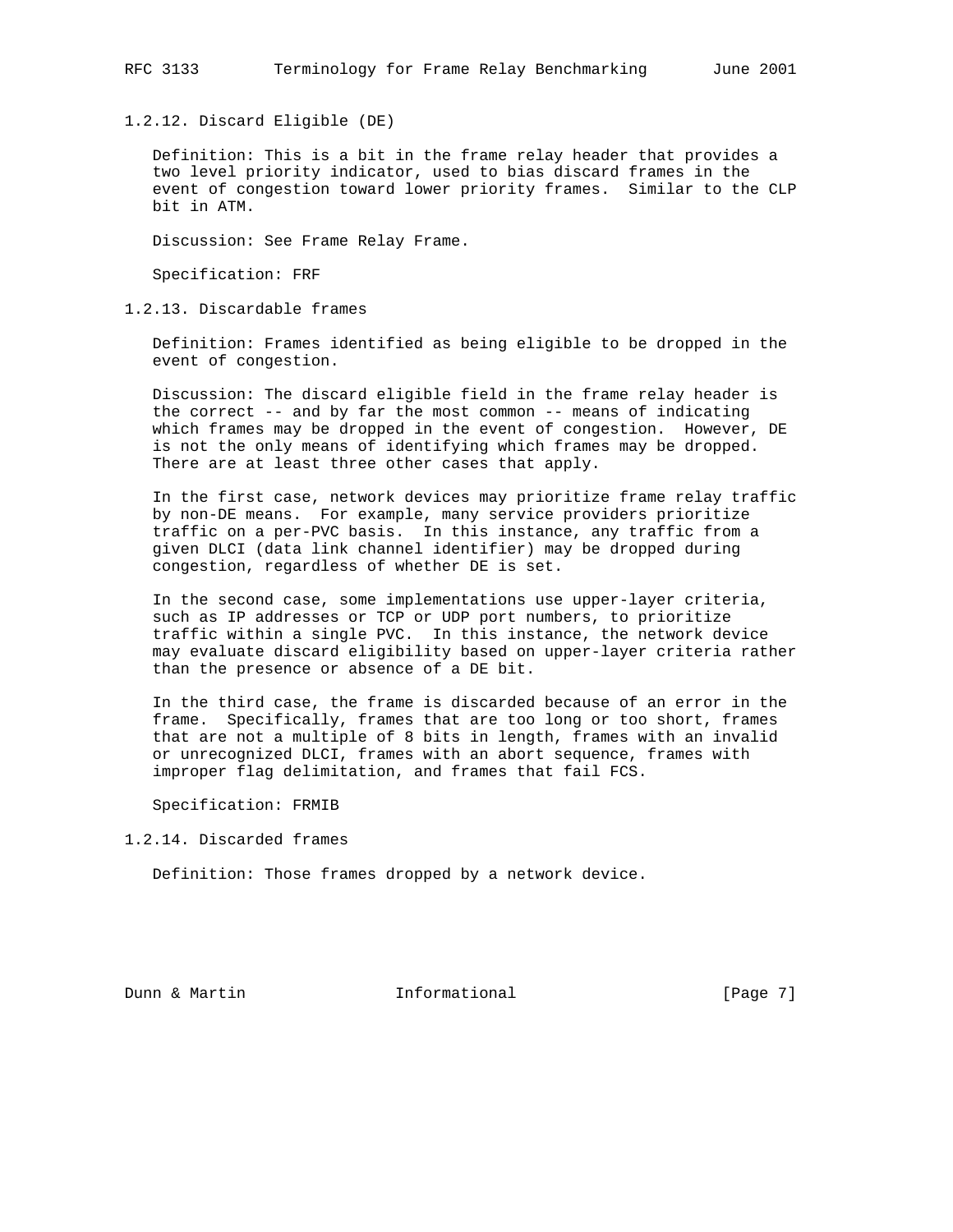Discussion: Discardable and discarded frames are not synonymous. Some implementations may ignore DE bits or other criteria, even though they supposedly use such criteria to determine which frames to drop in the event of congestion.

 In other cases, a frame with its DE bit set may not be dropped. One example of this is in cases where congestion clears before the frame can be evaluated.

Specification: DN

1.2.15. Forward Explicit Congestion Notification (FECN)

 Definition: FECN is a bit in the frame relay header. The bit is set by a congested network node in any frame that is traveling in the same direction of the congestion.

 Discussion: When a DTE receives frames with the FECN bit asserted, it should begin congestion avoidance procedures. Since the FECN frames are traveling in the same direction as the congested traffic, the DTE will be the receiver. The frame relay layer may communicate the possibility of congestion to higher layers, which have inherent congestion avoidance procedures, such as TCP. See Frame Relay Frame.

Specification: FRF

1.2.16. Frame Check Sequence (FCS)

 Definition: The standard 16-bit cyclic redundancy check used for HDLC and frame relay frames. The FCS detects bit errors occurring in the bits of the frame between the opening flag and the FCS, and is only effective in detecting errors in frames no larger than 4096 octets. See also Cyclic Redundancy Check (CRC).

 Discussion: FCS is not a measurement, but it is possible to measure the amount of time to perform a FCS on a string of bits. This measurement will not be addressed in this document.

Specification: FRF

1.2.17. Frame Entry Event

 Definition: Frame enters a network section or end system. The event occurs when the last bit of the closing flag of the frame crosses the boundary.

Discussion: None.

Dunn & Martin **Informational Informational** [Page 8]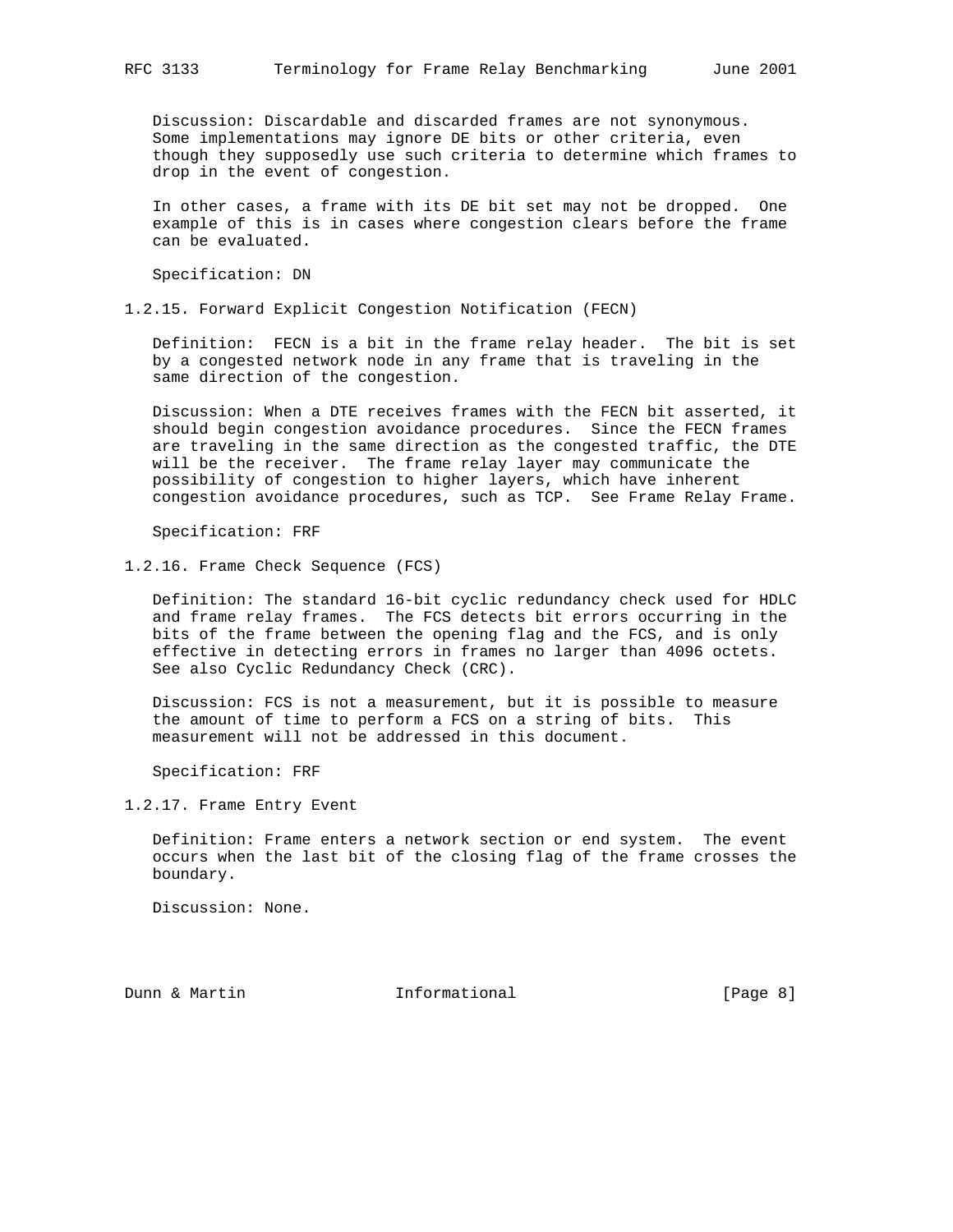Specification: FRF.13

1.2.18. Frame Exit Event

 Definition: Frame exits a network section or end system. The event occurs when the first bit of the address field of the frame crosses the boundary.

Discussion: None.

Specification: FRF.13

1.2.19. Frame Relay

 Definition: A high-performance interface for packet-switching networks; considered more efficient that X.25. Frame relay technology can handle "bursty" communications that have rapidly changing bandwidth requirements.

Discussion: None.

Specification: FRF

1.2.20. Frame Relay Frame

 Definition: A logical grouping of information sent as a link-layer unit over a transmission medium. Frame relay frames consist of a pair of flags, a header, a user data payload and a Frame Check Sequence (FCS). Bit stuffing differentiates user data bytes from flags. By default, the header is two octets, of which 10 bits are the Data Link Connection Identifier (DLCI), 1 bit in each octet is used for address extension (AE), and 1 bit each for Forward Explicit Congestion Notification (FECN), Backward Explicit Congestion Notification (BECN) Command/Response (C/R) and Discard Eligible (DE). The EA bit is set to one in the final octet containing the DLCI. A header may span 2, 3 or 4 octets.

Dunn & Martin **Informational Informational** [Page 9]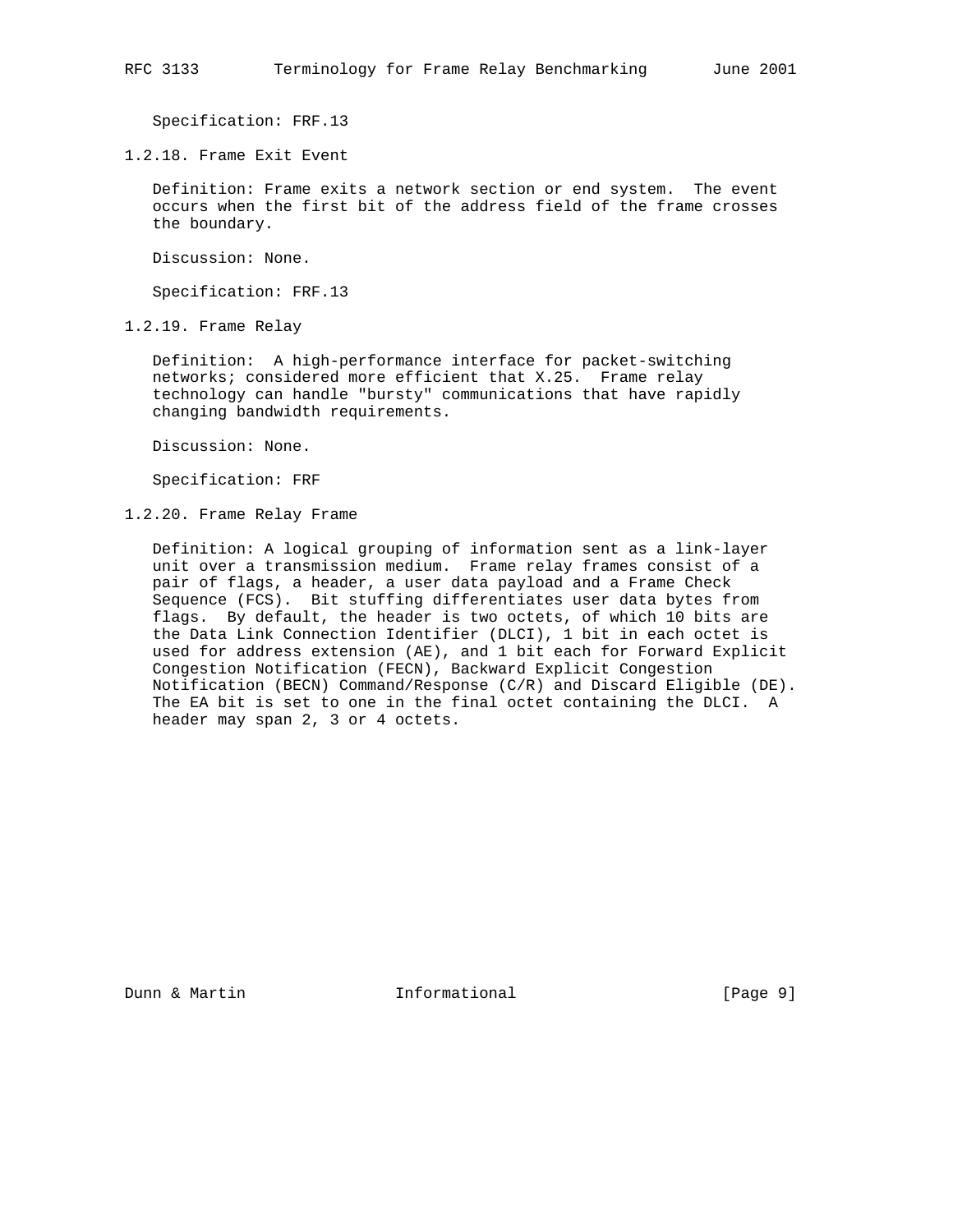Bit 7 6 5 4 3 2 1 0 |---|---|---|---|---|---|---|---| | FLAG | |-------------------------------| Upper 6 bits of DLCI  $|C/R|AE$  |-------------------------------|  $DLCI$   $|FE|BE|DE|AE$  $| \text{CN} | \text{CN} |$  |-------------------------------| User Data up to 1600 Octets |-------------------------------| | First Octet of FCS | |-------------------------------| Second Octet of FCS |-------------------------------|  $FLAG$ |-------------------------------|

 Discussion: Frame Relay headers spanning 3 or 4 octets will not be discussed in this document. Note, the measurements described later in this document are based on 2 octet headers. If longer headers are used, the metric values must take into account the associated overhead. See BECN, DE, DLCI and FECN.

Specification: FRF

1.2.21. Excess Information Rate (EIR)

Definition: See Burst Excess.

Discussion: None.

Specification: FRF

1.2.22. Network Interworking (FRF.5)

 Definition: FRF.5 defines a protocol mapping called Network Interworking between

 Frame Relay and Asynchronous Transfer Mode (ATM). Protocol mapping occurs when the network performs conversions in such a way that within a common layer service, the protocol information of one protocol is extracted and mapped on protocol information of another protocol. This means that each communication terminal supports different protocols. The common layer service provided in this

Dunn & Martin **Informational** [Page 10]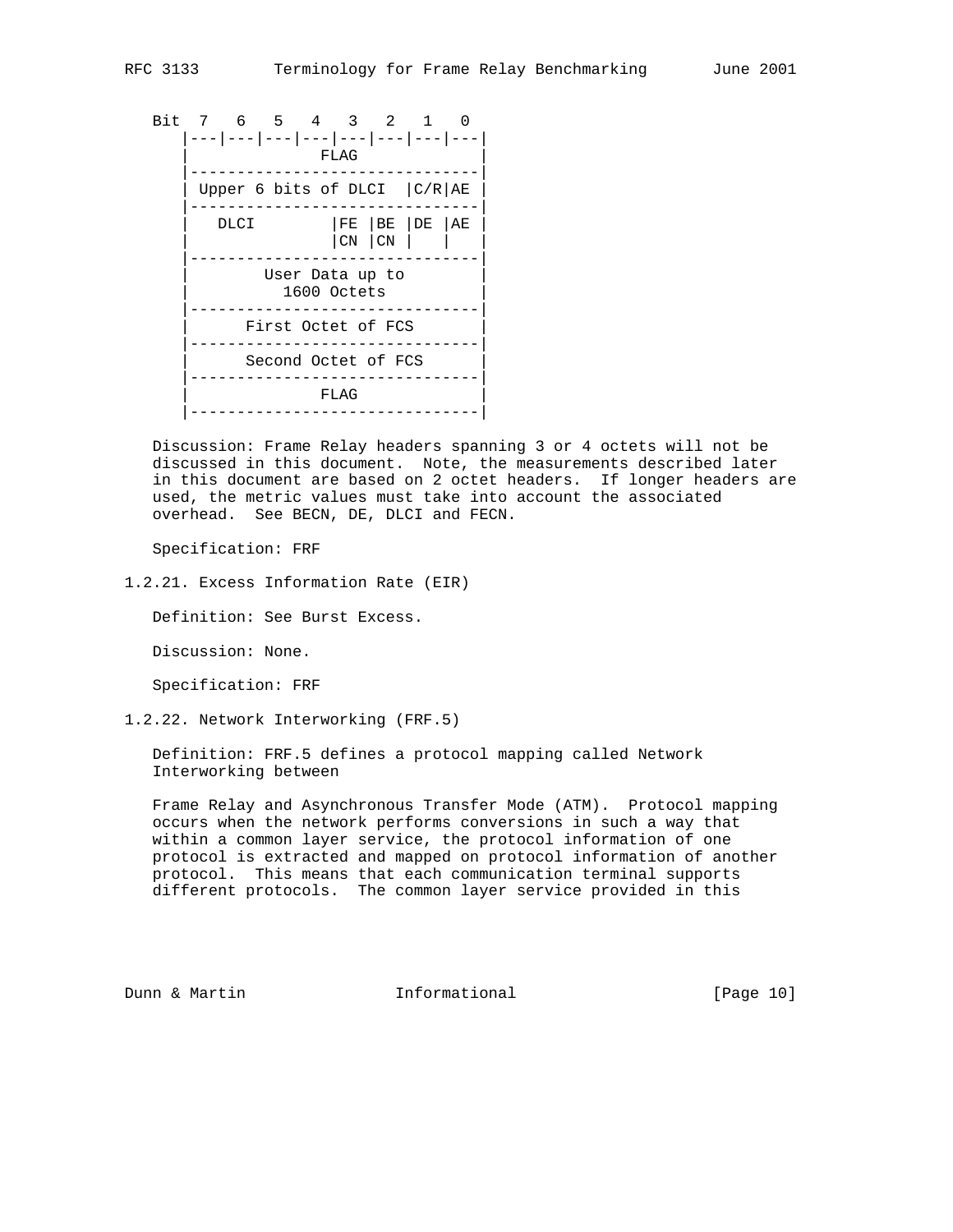interworking scenario is defined by the functions, which are common to the two protocols. Specifically, the ATM terminal must be configured to interoperate with the Frame Relay network and vice versa.

Discussion: None.

Specification: FRF.5

1.2.23. Port speed

Definition: See Access Rate

Discussion: None.

Specification: FRF

1.2.24. Service Interworking (FRF.8)

 Definition: FRF.8 defines a protocol encapsulation called Service Interworking. Protocol encapsulation occurs when the conversions in the network or in the terminals are such that the protocols used to provide one service make use of the layer service provided by another protocol. This means that at the interworking point, the two protocols are stacked. When encapsulation is performed by the terminal, this scenario is also called interworking by port access. Specifically, the ATM service user performs no Frame Relaying specific functions, and Frame Relaying service user performs no ATM service specific functions.

Discussion: None.

Specification: FRF.8

1.2.25. Service Availability Parameters

 Definition: The service availability parameters report the operational readiness of individual frame relay virtual connections. Service availability is affected by service outages.

 Discussion: Service availability parameters provide metrics for assessment of frame relay network health and are used to monitor compliance with service level agreements. See Services Outages.

Specification: FRF.13

Dunn & Martin **Informational** [Page 11]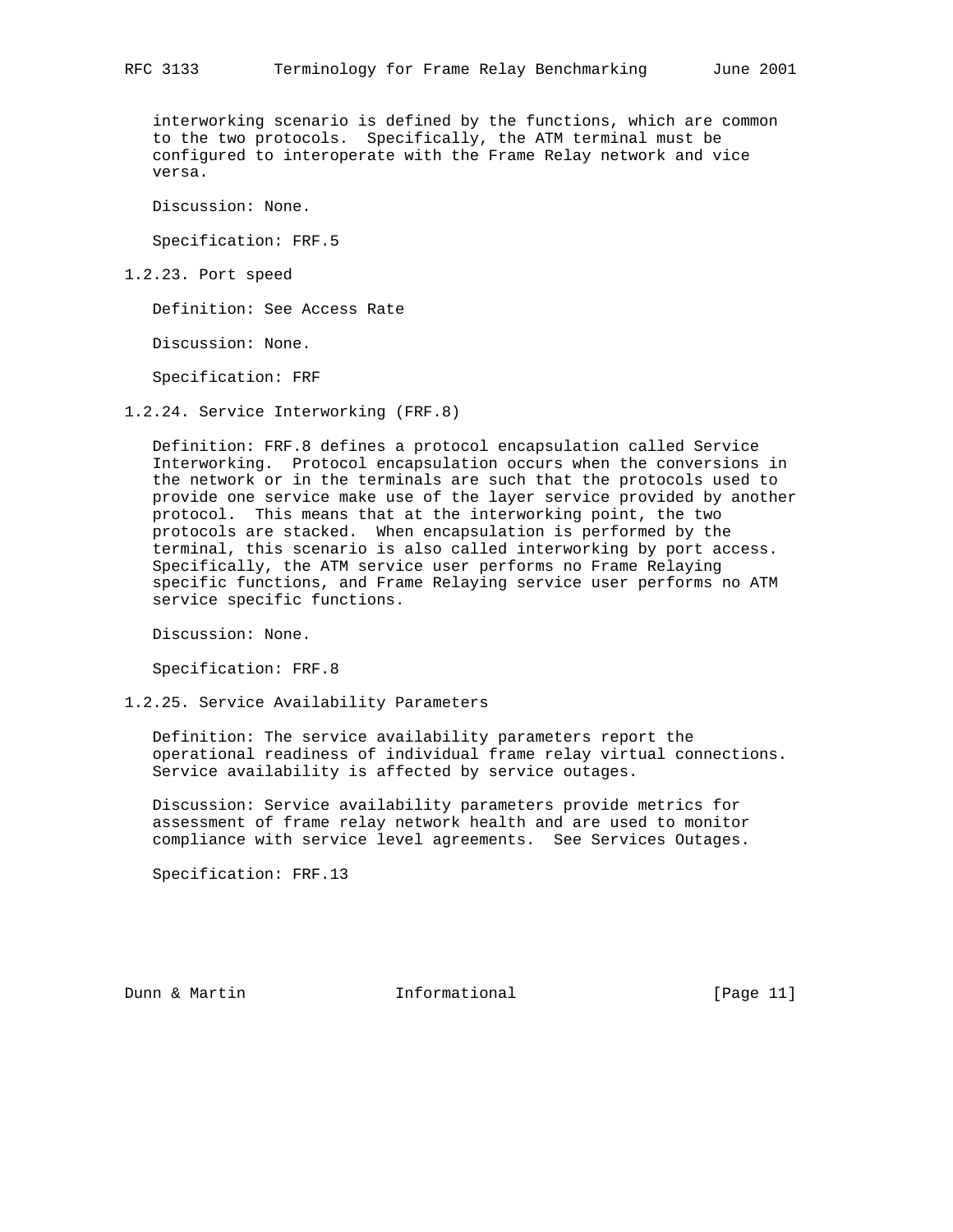1.2.26. Service Outages

 Definition: Any event that interrupts the transport of frame relay traffic. Two types of outages are differentiated:

 1) Fault outages: Outages resulting from faults in the network and thus tracked by the service availability parameters, and

 2) Excluded outages: Outages resulting from faults beyond the control of the network as well as scheduled maintenance.

 Discussion: Service availability can be defined on a per-VC basis and/or on a per-port basis. Frame relay port-based service availability parameters are not addressed in this document. See Service Availability Parameters.

Specification: FRF.13

- 2. Performance Metrics
- 2.1. Definition Format (from RFC1242)

Metric to be defined.

Definition: The specific definition for the metric.

 Discussion: A brief discussion of the metric, its application and any restrictions on measurement procedures.

 Measurement units: Intrinsic units used to quantify this metric. This includes subsidiary units, e.g., microseconds are acceptable if the intrinsic unit is seconds.

# 2.2. Definitions

2.2.1. Physical Layer-Plesiochronous Data Hierarchy (PDH)

2.2.1.1. Alarm Indication Signal (AIS)

 Definition: An all 1's frame transmitted after the DTE or DCE detects a defect for  $2.5$  s  $+/-$  0.5 s.

 Discussion: An AIS will cause loss of information in the PDH frame, which contains a frame relay frame which may contain IP datagrams.

Measurement units: Dimensionless.

Dunn & Martin **Informational** [Page 12]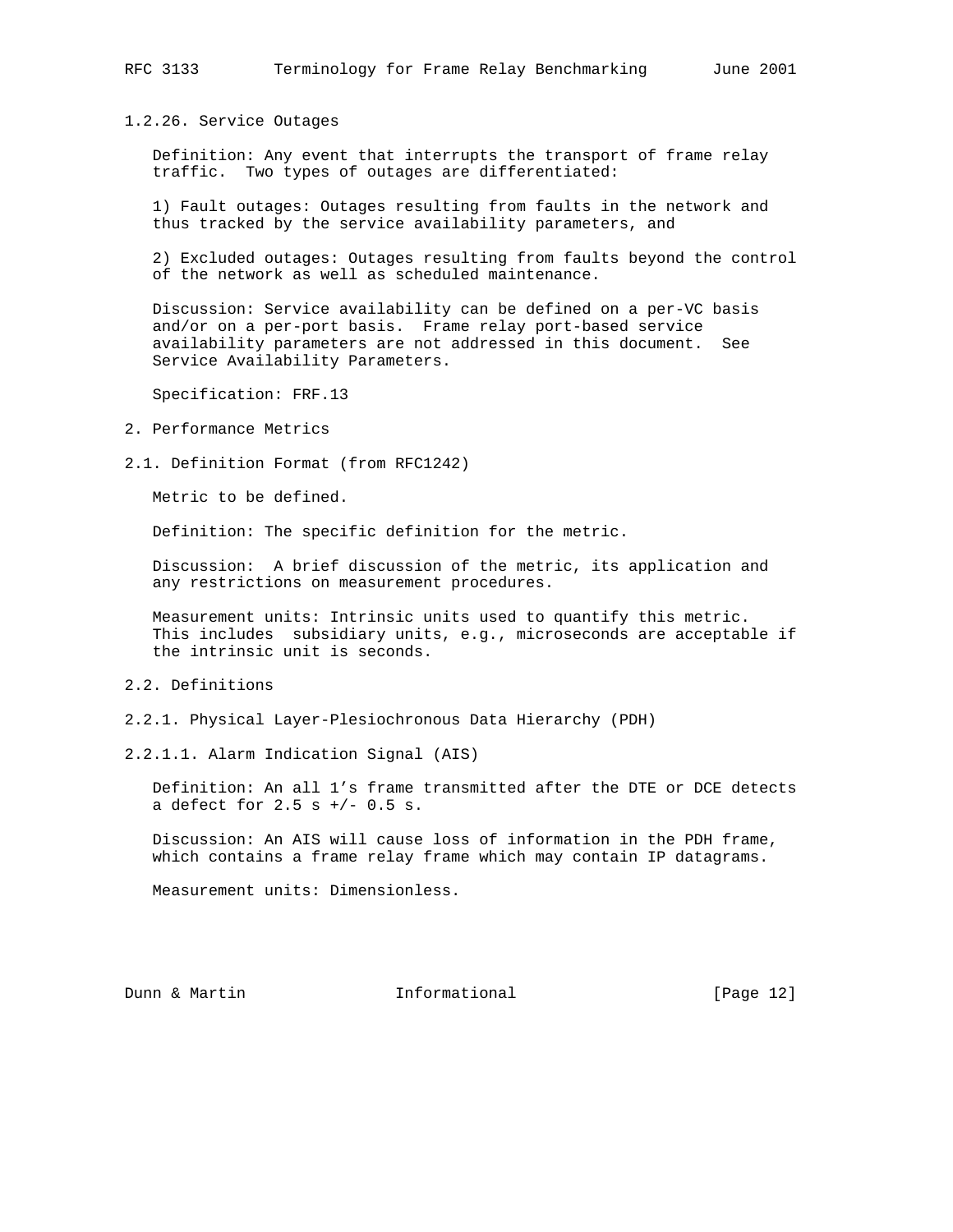2.2.1.2. Loss of Frame (LOF)

Definition: An NE transmits an LOF when an OOF condition persists.

 Discussion: A LOF will cause loss of information in the PDH frame, which contains a frame relay frame which may contain IP datagrams.

Measurement units: Dimensionless.

2.2.1.3. Loss of Signal (LOS)

 Definition: Indicates that there are no transitions occurring in the received signal.

 Discussion: A LOS will cause loss of information in the PDH frame which contains a frame relay frame which may contain IP datagrams.

Measurement units: Dimensionless.

2.2.1.4. Out of Frame (OOF)

 Definition: An NE transmits an OOF downstream when it receives framing errors in a specified number of consecutive frame bit positions.

 Discussion: An OOF will cause loss of information in the PDH frame which contains a frame relay frame which may contain IP datagrams.

Measurement units: Dimensionless.

2.2.1.5. Remote Alarm Indication (RAI)

 Definition: Previously called Yellow Alarm. Transmitted upstream by an NE to indicate that it detected an LOS, LOF, or AIS.

 Discussion: An RAI will cause loss of information in the transmitted PDH frame, which may contain a frame relay frame, which, in turn, may contain IP datagrams.

Measurement units: Dimensionless.

2.2.2. Frame Relay Layer

2.2.2.1. Data Delivery Ratio (DDR)

 Definition: The DDR service level parameter reports the networks effectiveness in transporting offered data (payload without address field or FCS) in one direction of a single virtual connection. The

Dunn & Martin **Informational** [Page 13]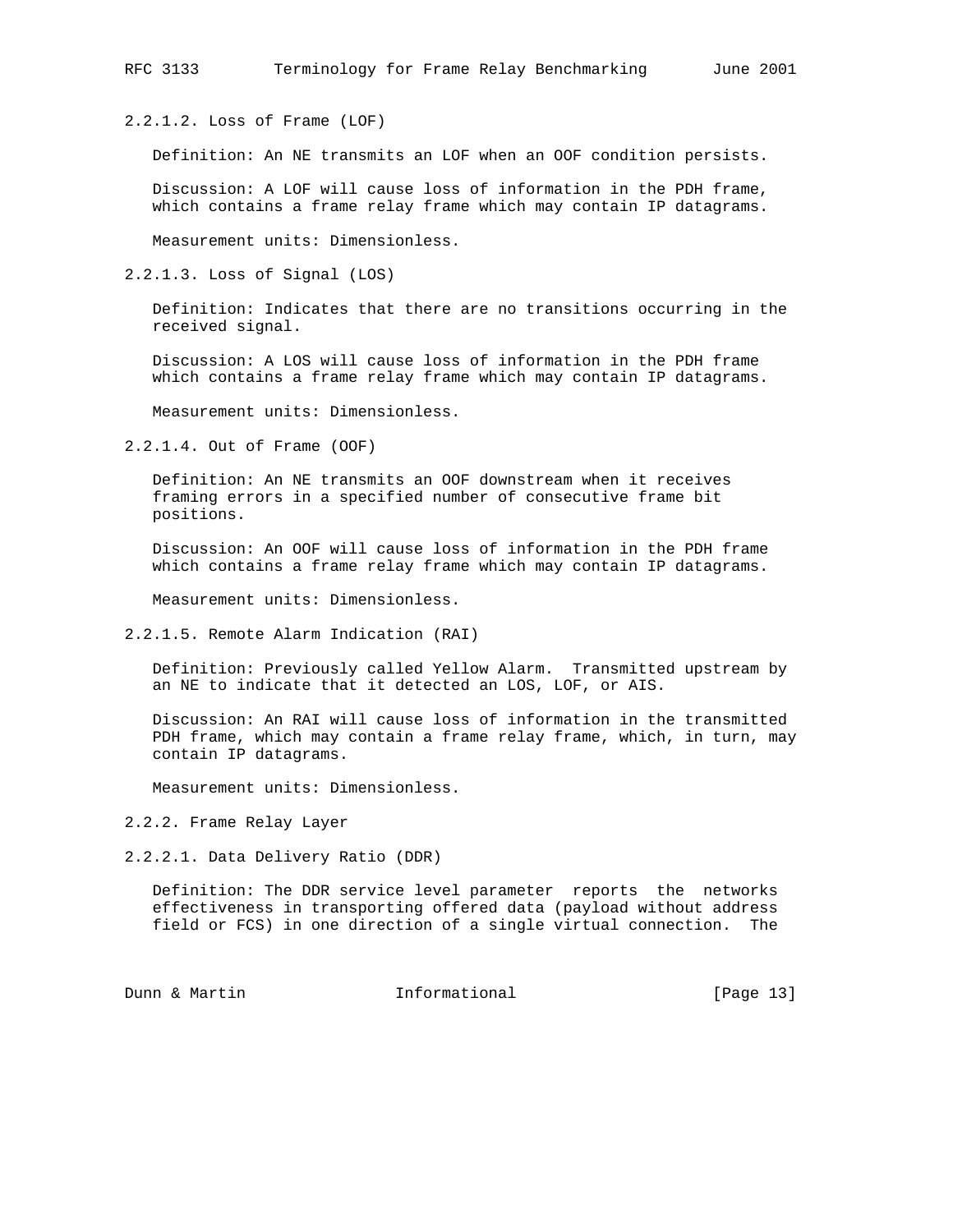DDR is a ratio of successful payload octets received to attempted payload octets transmitted. Attempted payload octets transmitted are referred to as DataOffered. Successfully delivered payload octets are referred to as DataDelivered. These loads are further differentiated as being within the committed information rate or as burst excess.

Three data relay ratios may be reported:

Data Delivery Ratio (DDR):

 (DataDelivered\_c + DataDelivered\_e DataDelivered\_e+c DDR = --------------------------------- = ----------------- (DataOffered\_c + DataOffered\_e) DataOffered\_e+c

 Data Delivery Ratio (DDR\_c) for load consisting of frames within the committed information rate:

 DataDelivered\_c  $DDR_C =$  -------------DataOffered\_c

 Data Delivery Ratio (DDR\_e) for load in excess of the committed information rate:

 DataDelivered\_e DDR\_e = --------------- DataOffered\_e

where

 DataDelivered\_c: Successfully delivered data payload octets within committed information rate,

 DataDelivered\_e: Successfully delivered data payload octets in excess of CIR,

 DataDelivereD\_e+c: Successfully delivered total data payload octets, including those within committed information rate and those in excess of CIR,

 DataOffered\_c: Attempted data payload octet transmissions within committed information rate,

 DataOffered\_e: Attempted data payload octet transmissions in excess of CIR

and

Dunn & Martin **Informational** [Page 14]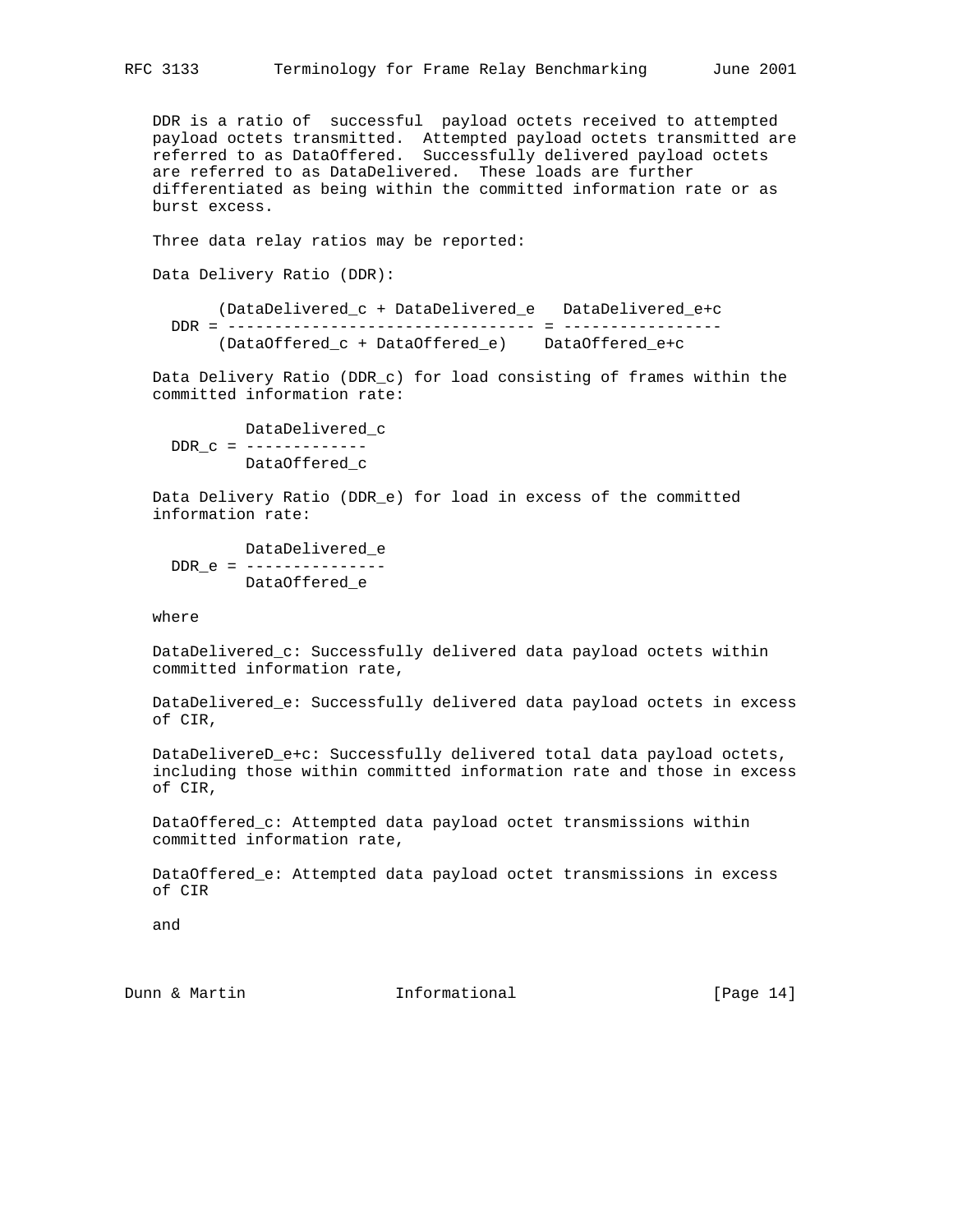DataOffered\_e+c: Attempted total data payload octet transmissions, including those within committed information rate and those in excess of CIR

 Each direction of a full duplex connection has a discrete set of data delivery ratios.

 Discussion: Data delivery ratio measurements may not be representative of data delivery effectiveness for a given application. For example, the discarding of a small frame containing an acknowledgement message may result in the retransmission of a large number of data frames. In such an event, a good data delivery ratio would be reported while the user experienced poor performance.

Measurement units: dimensionless.

2.2.2.2. Frame Delivery Ratio (FDR)

 Definition: The FDR service level parameter reports the networks effectiveness in transporting an offered frame relay load in one direction of a single virtual connection. The FDR is a ratio of successful frame receptions to attempted frame transmissions. Attempted frame transmissions are referred to as Frames Offered. Successfully delivered frames are referred to as Frames Delivered. These loads may be further differentiated as being within the committed information rate or as burst excess.

Frame Delivery Ratio (FDR):

Frame Delivery Ratio (FDR):

 (FramesDelivered\_c + FramesDelivered\_e) FramesDelivered\_e+c FDR = ------------------------------------- = ------------------- (FramesOffered\_c + FramesOffered\_e) FramesOffered\_e+c

 Frame Delivery Ratio (FDR\_c) for load consisting of frames within the committed information rate:

 FramesDelivered\_c FDR\_c = ----------------- FramesOffered\_c

 Frame Delivery Ratio (FDR\_c) for load in excess of the committed information rate:

 FramesDelivered\_e FDR\_e = ----------------- FramesOffered\_e

Dunn & Martin **Informational** [Page 15]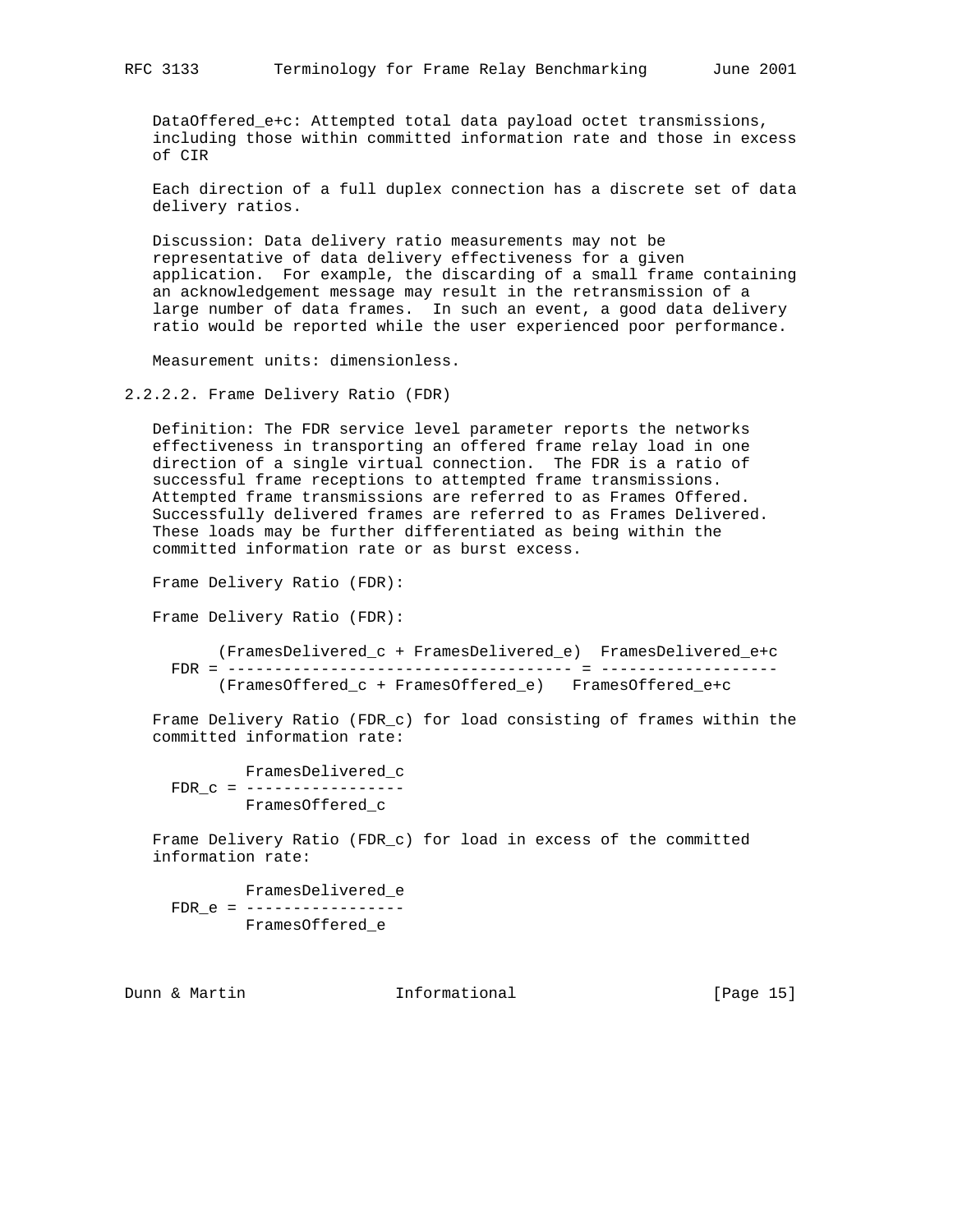where

 FramesDelivered\_c: Successfully delivered frames within committed information rate,

FramesDelivered\_e: Successfully delivered frames in excess of CIR,

 FramesDelivered\_e+c: Successfully delivered total frames, including those within committed information rate and those in excess of CIR,

 FramesOffered\_c: Attempted frame transmissions within committed information rate,

FramesOffered\_e: Attempted frame transmissions in excess of CIR

and

 FramesOffered\_e+c: Attempted total frame transmissions, including those within committed information rate and those in excess of CIR.

 An independent set of frame delivery ratios exists for each direction of a full duplex connection.

 Discussion: Frame delivery ratio measurements may not be representative of frame delivery effectiveness for a given application. For example, the discarding of a small frame containing an acknowledgement message may result in the retransmission of a large number of data frames. In such an event, a good data delivery ratio would be reported while the user

Measurement units: dimensionless.

2.2.2.3. Frame Discard Ratio (FDR)

 Definition: The number of received frames that are discarded because of a frame error divided by the total number of transmitted frames in one direction of a single virtual connection. Frame errors are defined as follows:

1) frames that are too long or too short,

- 2) frames that are not a multiple of 8 bits in length,
- 3) frames with an invalid or unrecognized DLCI,
- 4) frames with an abort sequence,
- 5) frames with improper flag delimitation,
- 6) frames that fail FCS.

Dunn & Martin **Informational** [Page 16]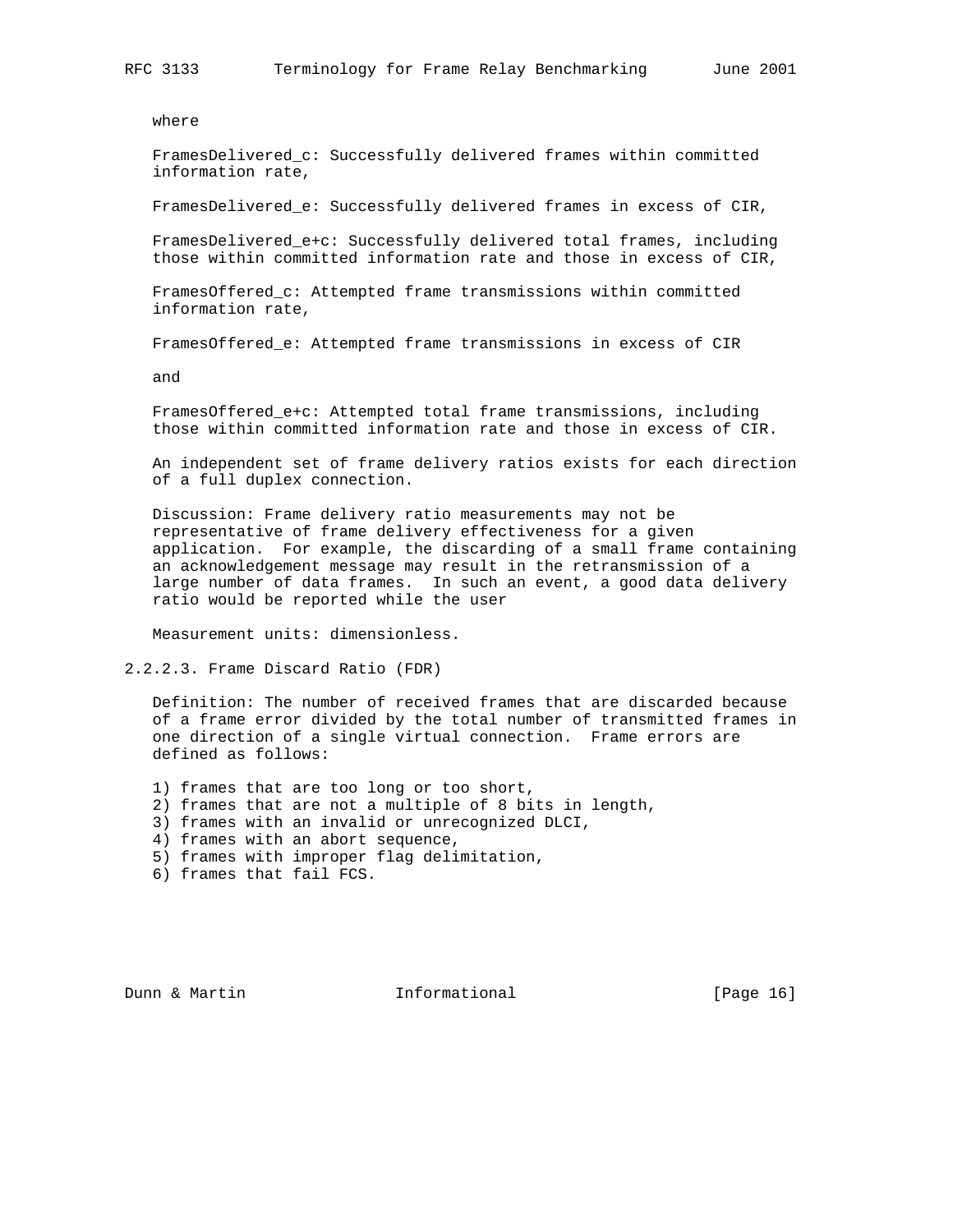The formal definition of frame discard ratio is as follows:

sum  $\{i=1 \text{ to } N\}$  fr i FDR = ------------------ sum  $\{i=1 \text{ to } N\}$  ft\_i,

where

 fr\_i is the number of successfully delivered frames for a particular DLCI at second i

and

 ft\_i is the total number of attempted frame transmissions within the committed plus extended information rate for a particular DLCI at second i.

 Discussion: Frame discards can adversely effect applications running on IP over FR. In general, frame discards will negatively impact TCP throughput; however, in the case of frame discard due to frame error, frame discard will improve performance by dropping errored frames. As a result, these frames will not adversely effect the forwarding of retransmitted frames

Measurement units: dimensionless.

2.2.2.4. Frame Error Ratio (FER)

 Definition: The number of received frames that contain an error in the frame payload divided by the total number of transmitted frames in one direction of a single virtual connection.

The formal definition of frame error ratio is as follows:

 sum {i=1 to N} fe\_i FER = -----------------sum  $\{i=1 \text{ to } N\}$  ft\_i,

where

 fe\_i is the number of frames containing a payload error for a particular DLCI at second i

and

 ft\_i is the total number of attempted frame transmissions within the committed plus the extended information rate for a particular DLCI at second i. This statistic includes those frames which have an error

Dunn & Martin **Informational** [Page 17]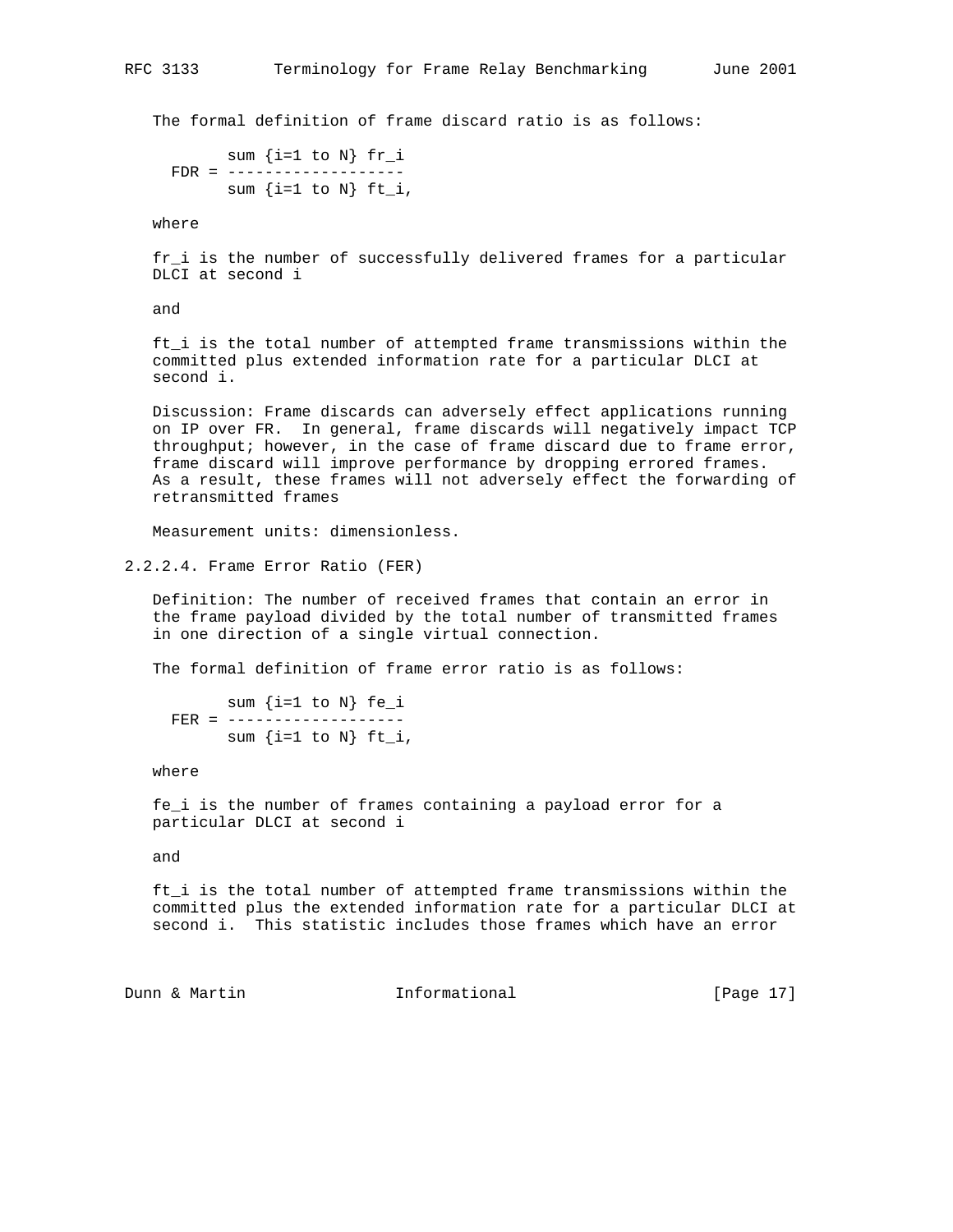in the Frame Check Sequence (FCS). Frame errors in the absence of FCS errors can be detected by sending frames containing a known pattern; however, this indicates an equipment defect.

 Discussion: The delivery of frames containing errors will adversely effect applications running on IP over FR. Typically, these errors are caused by transmission errors and flagged as failed FCS frames; however, when Frame Relay to ATM Network interworking is used, an error may be injected in the frame payload which, in turn, is encapsulated into an AAL5 PDU (see RFC 2761 for a discussion of AAL5 related metrics).

Measurement units: dimensionless.

2.2.2.5. Frame Excess Ratio (FXR)

 Definition: The number of frames received by the network and treated as excess traffic divided by the total number of transmitted frames in one direction of a single virtual connection. Frames which are sent to the network with DE set to zero are treated as excess when more than Bc bits are submitted to the network during the Committed Information Rate Measurement Interval (Tc). Excess traffic may or may not be discarded at the ingress if more than Bc + Be bits are submitted to the network during Tc. Traffic discarded at the ingress is not recorded in this measurement. Frames which are sent to the network with DE set to one are also treated as excess traffic.

The formal definition of frame excess ratio is as follows:

 sum {i=1 to N} fc\_i FXR = 1 - ------------------sum  $\{i=1 \text{ to } N\}$  ft\_i,

where

 fc\_i is the total number of frames which were submitted within the traffic contract for a particular DLCI at second i

and

 ft\_i is the total number of attempted frame transmissions for a particular DLCI at second i.

 Discussion: Frame discards can adversely effect applications running on IP over FR. Specifically, frame discards will negatively impact TCP throughput.

Measurement units: dimensionless.

Dunn & Martin **Informational** [Page 18]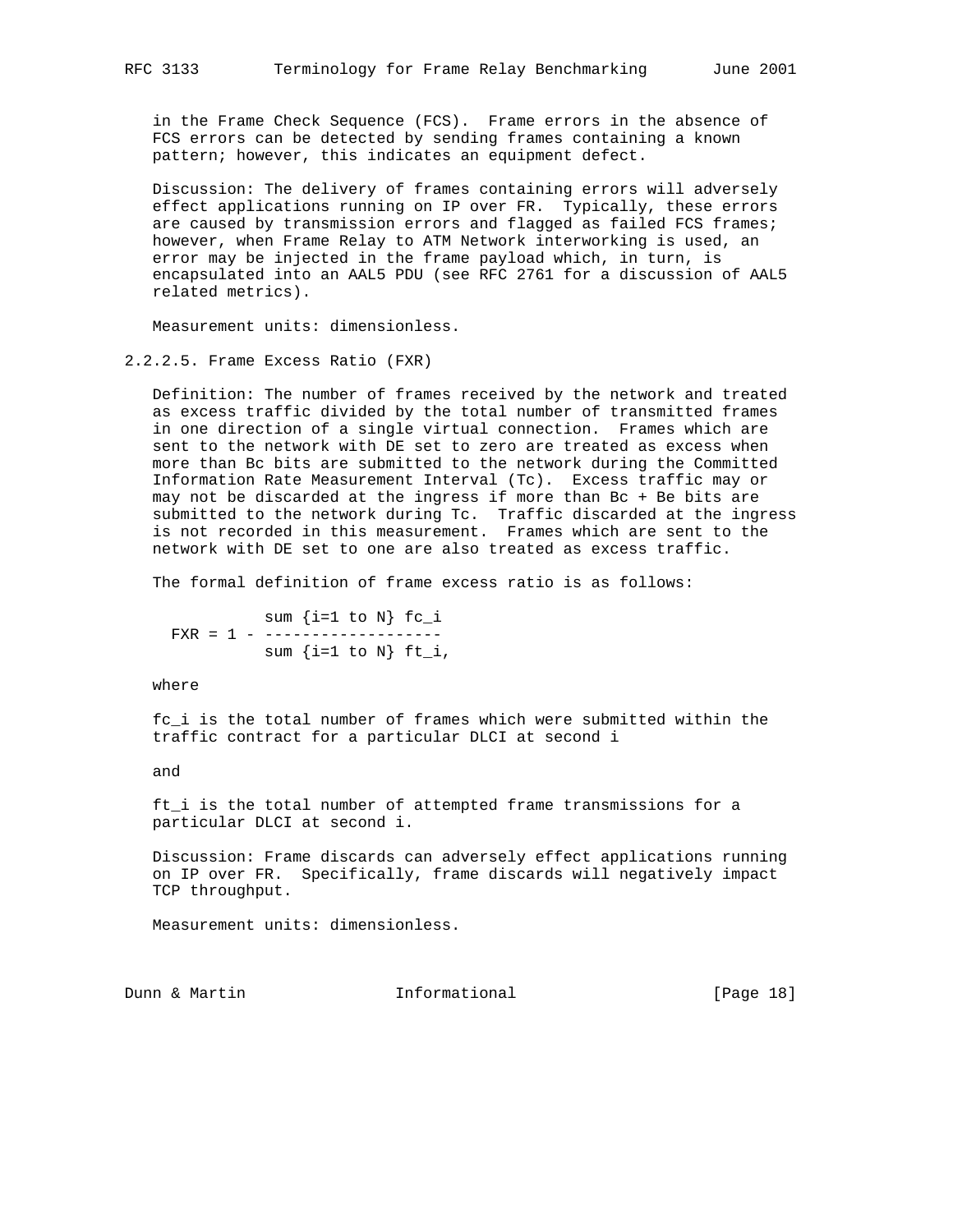2.2.2.6. Frame Loss Ratio (FLR)

 Definition: The FLR is a ratio of successful frame receptions to attempted frame transmissions at the committed information rate, in one direction of a single virtual connection. Attempted frame transmissions are referred to as Frames Offered. Successfully delivered frames are referred to as Frames Delivered.

The formal definition of frame loss ratio is as follows:

 FramesDelivered\_c FLR = 1- -----------------FramesOffered\_c,

where

 FramesDelivered\_c is the successfully delivered frames within committed information rate for a given DLCI

and

 FramesOffered\_c is the attempted frame transmissions within committed information rate for a given DLCI

 An independent set of frame delivery ratios exists for each direction of a full duplex connection.

 Discussion: Frame delivery loss measurements may not be representative of frame delivery effectiveness for a given application. For example, the loss of a small frame containing an acknowledgement message may result in the retransmission of a large number of data frames. In such an event, a good data delivery ratio would be reported while the user

Measurement units: dimensionless.

2.2.2.7. Frame Policing Ratio (FPR)

 Definition: The number of frames received by the network and treated as excess traffic and dropped divided by the total number of received frames, in one direction of a single virtual connection. Frames which are sent to the network with DE set to zero are treated as excess when more than Bc bits are submitted to the network during the Committed Information Rate Measurement Interval (Tc). Excess traffic may or may not be discarded at the ingress if more than Bc + Be bits are submitted to the network during Tc. Traffic discarded at the ingress is recorded in this measurement. Frames which are sent to the network with DE set to one are also treated as excess traffic.

Dunn & Martin **Informational** [Page 19]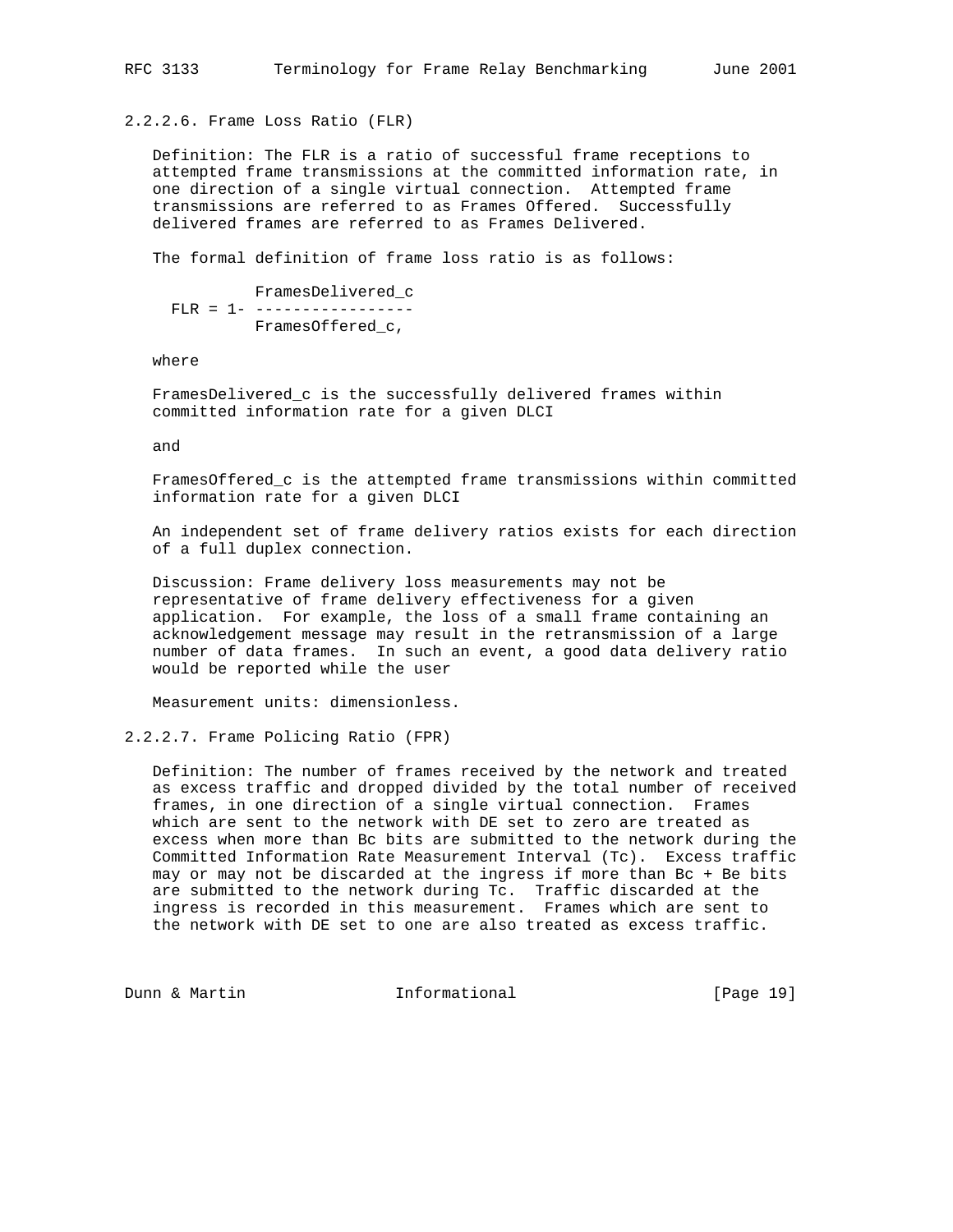The formal definition of frame excess ratio is as follows:

sum  $\{i=1 \text{ to } N\}$  fr i FPR = 1- ------------------ sum  $\{i=1 \text{ to } N\}$  ft\_i,

where

 fr\_i is the successfully delivered frames for a particular DLCI at second i

and

 ft\_i is the total number of attempted frame transmissions for a particular DLCI

at second i.

 Discussion: Frame discards can adversely effect applications running on IP over FR. Specifically, frame discards will negatively impact TCP throughput.

2.2.2.8. Frame Transfer Delay (FTD)

 Definition: The time required to transport frame relay data from measurement point 1 to measurement point 2. The frame transfer delay is the difference in seconds between the time a frame exits measurement point 1 and the time the same frame enters measurement point 2, in one direction of a single virtual connection. The formal definition of frame transfer delay is as follows:

FTD =  $1/N$  \* sum {i=1 to N} t2\_i - t1\_i,

where

 t1\_i is the time in seconds when the ith frame leaves measurement point 1 (i.e., frame exit event),

 t2 is the time in seconds when the ith frame arrives at measurement point 2 (i.e., frame entry event)

and

N is the number of frames received during a measurement interval T.

 FTD is computed for a specific DLCI and a specified integration period of T seconds. The computation does not include frames which are transmitted during the measurement period but not received.

Dunn & Martin Informational [Page 20]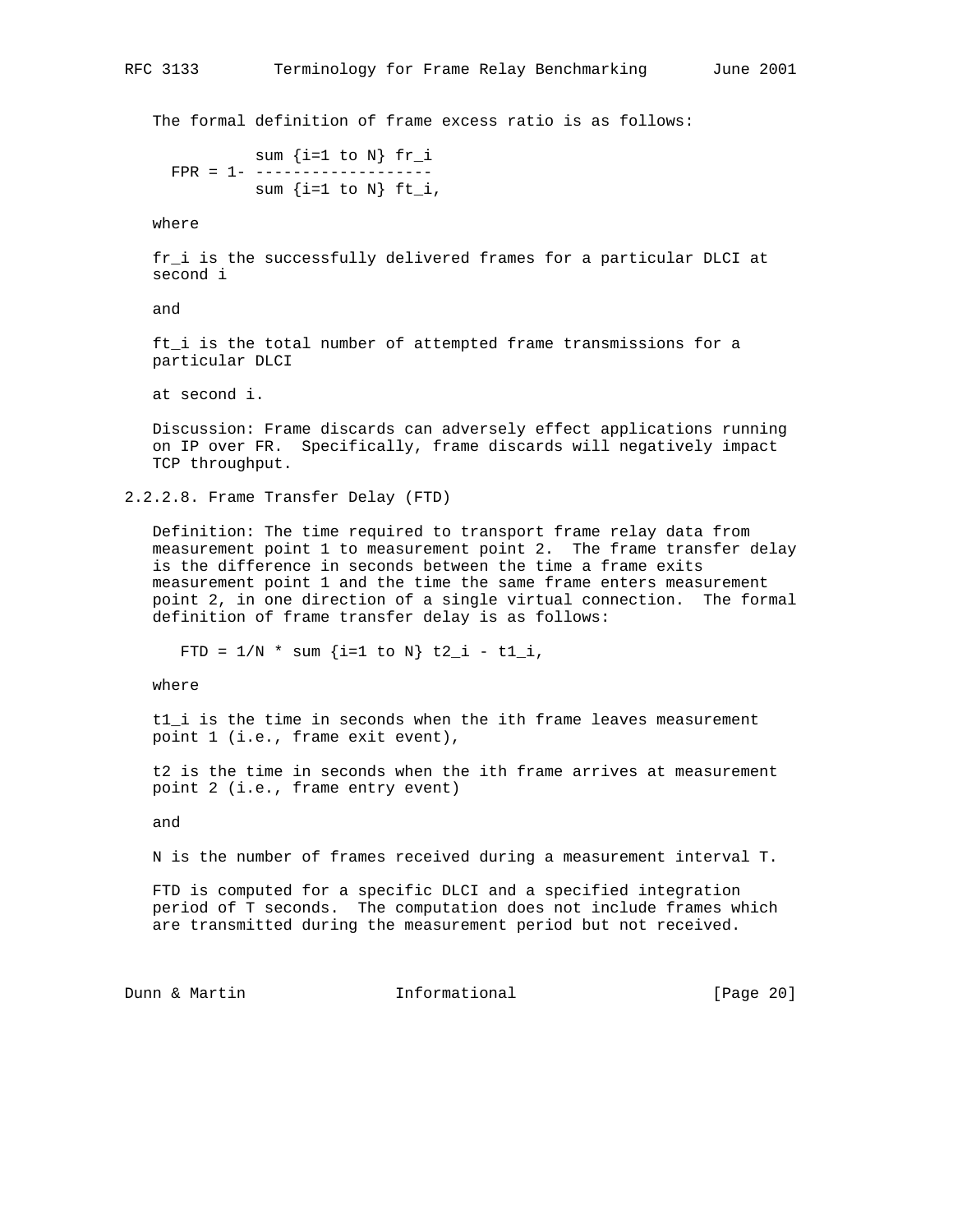Discussion: While frame transfer delay is usually computed as an average and, thus, can effect neither IP nor TCP performance, applications such as voice over IP may be adversely effected by excessive FTD.

Measurement units: seconds.

2.2.2.9. Frame Transfer Delay Variation (FTDV)

 Definition: The variation in the time required to transport frame relay data from measurement point 1 to measurement point 2. The frame transfer delay variation is the difference in seconds between maximum frame transfer delay and the minimum frame transfer delay, in one direction of a single virtual connection. The formal definition of frame transfer delay is as follows:

FTDV =  $max$  {i=1 to N} FTD\_i -  $min$  {i=1 to N} FTD\_i.

where

FTD and N are defined as above.

 Discussion: Large values of FTDV can adversely effect TCP round trip time calculation and, thus, TCP throughput.

Measurement units: seconds.

3. Security Considerations

 As this document is solely for providing terminology and describes neither a protocol nor an implementation, there are no security considerations associated with this document.

4. Notices

Internet Engineering Task Force

 The IETF takes no position regarding the validity or scope of any intellectual property or other rights that might be claimed to pertain to the implementation or use of the technology described in this document or the extent to which any license under such rights might or might not be available; neither does it represent that it has made any effort to identify any such rights. Information on the IETFs procedures with respect to rights in standards-track and standards-related documentation can be found in BCP-11. Copies of claims of rights made available for publication and any assurances of licenses to be made available, or the result of an attempt made to obtain a general license or

Dunn & Martin Informational [Page 21]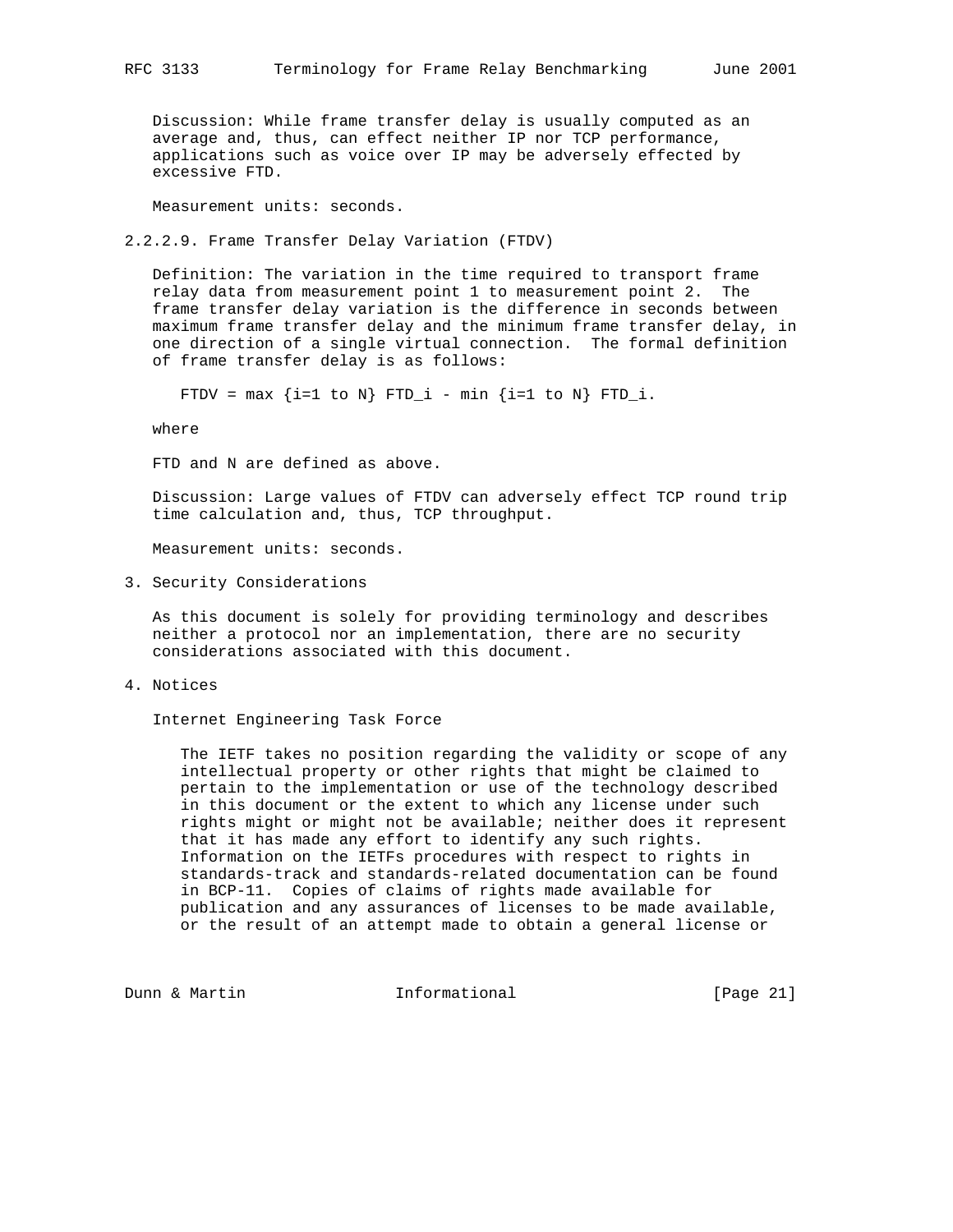permission for the use of such proprietary rights by implementors or users of this specification can be obtained from the IETF Secretariat.

 The IETF invites any interested party to bring to its attention any copyrights, patents or patent applications, or other proprietary rights, which may cover technology that may be required to practice this standard. Please address the information to the IETF Executive Director.

# Frame Relay Forum

 Copyright Frame Relay Forum 1998. All Rights Reserved. References FRF, FRF.5, FRF.8 and FRF.13 and translations of them may be copied and furnished to others, and works that comment on or otherwise explain it or assist in their implementation may be prepared, copied, published and distributed, in whole or in part, without restriction of any kind, provided that the above copyright notice and this paragraph are included on all such copies and derivative works. However, these documents themselves may not be modified in any way, such as by removing the copyright notice or references to the Frame Relay Forum, except as needed for the purpose of developing Frame Relay standards (in which case the procedures for copyrights defined by the Frame Relay Forum must be followed), or as required to translate it into languages other than English.

Dunn & Martin **Informational** [Page 22]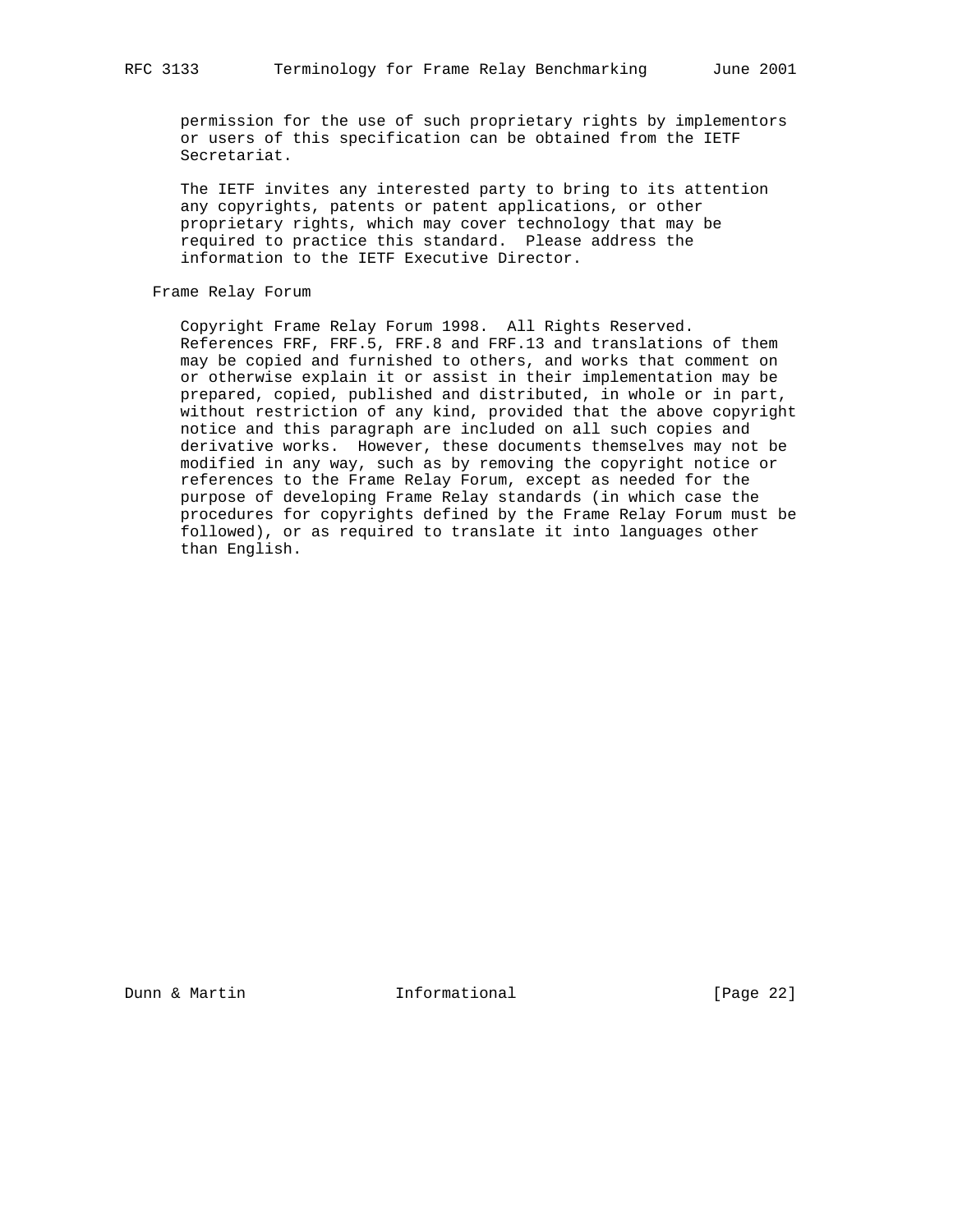5. References

- [DN] Private communication from David Newman, Network Test, Inc.
- [FRF] Frame Relay Forum Glossary, http://www.frforum.com, 1999.
- [FRF.5] Frame Relay Forum, Frame Relay/ATM PVC Network Interworking Implementation Agreement, December 1994.
- [FRF.8] Frame Relay Forum, Frame Relay/ATM PVC Service Interworking Implementation Agreement, April 1995.
- [FRF.13] Frame Relay Forum, Service Level Definitions Implementation Agreement, August 1998.
- [FRMIB] Rehbehn, K and D. Fowler, "Definitions of Managed Objects for Frame Relay Service", RFC 2954, October 2000.
- 6. Editors' Addresses

 Jeffrey Dunn Advanced Network Consultants, Inc. 4214 Crest Place Ellicott City, MD 21043 USA

 Phone: +1 (410) 750-1700 EMail: Jeffrey.Dunn@worldnet.att.net

 Cynthia Martin Advanced Network Consultants, Inc. 4214 Crest Place Ellicott City, MD 21043 USA

 Phone: +1 (410) 750-1700 EMail: Cynthia.E.Martin@worldnet.att.net

Dunn & Martin **Informational** [Page 23]